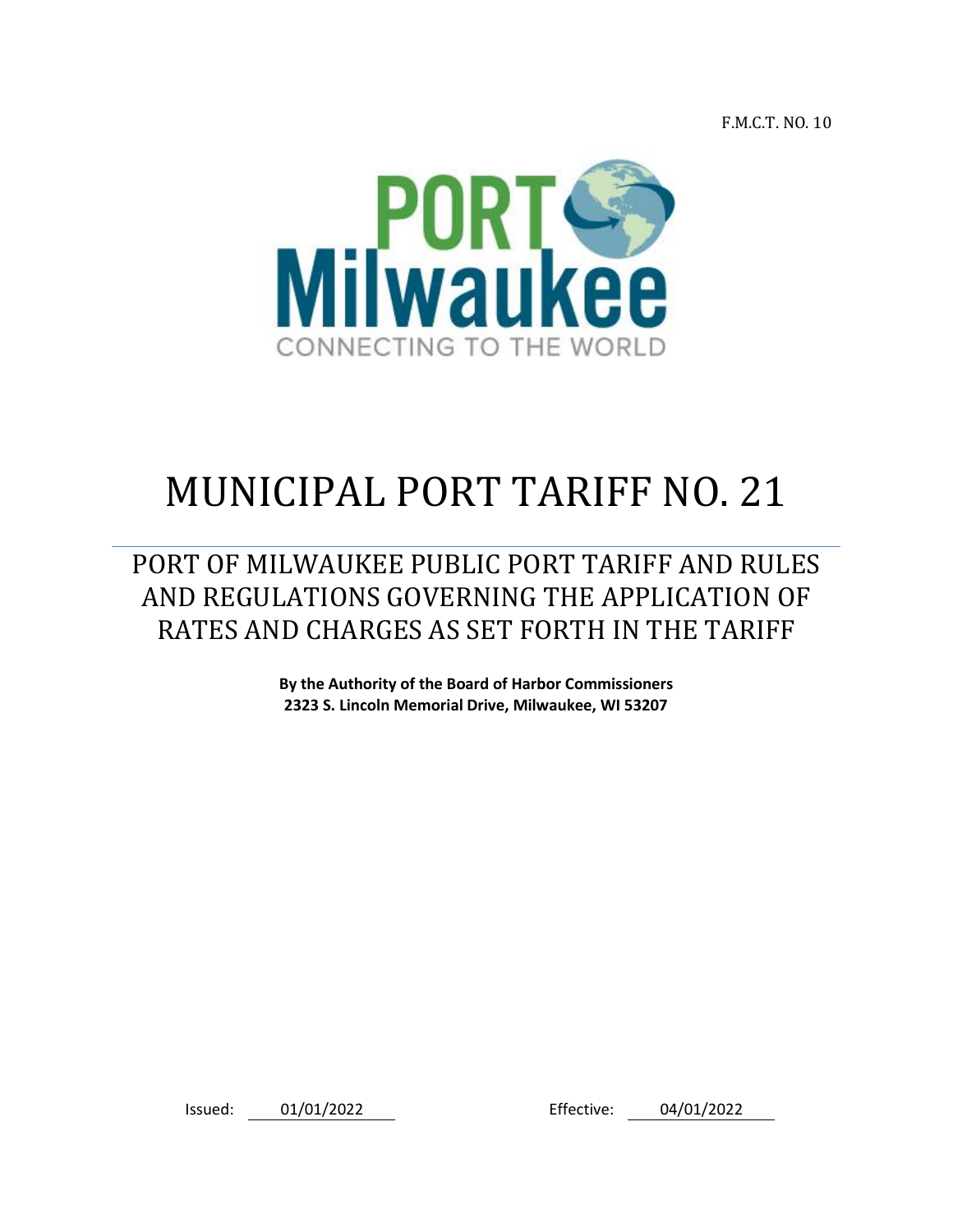# **Contents**

| А. |  |
|----|--|
| В. |  |

Issued By: Board of Harbor Commissioners 2323 S. Lincoln Memorial Drive Milwaukee, WI 53207

```
Issued: 01/01/2022
```
Effective: 04/01/2022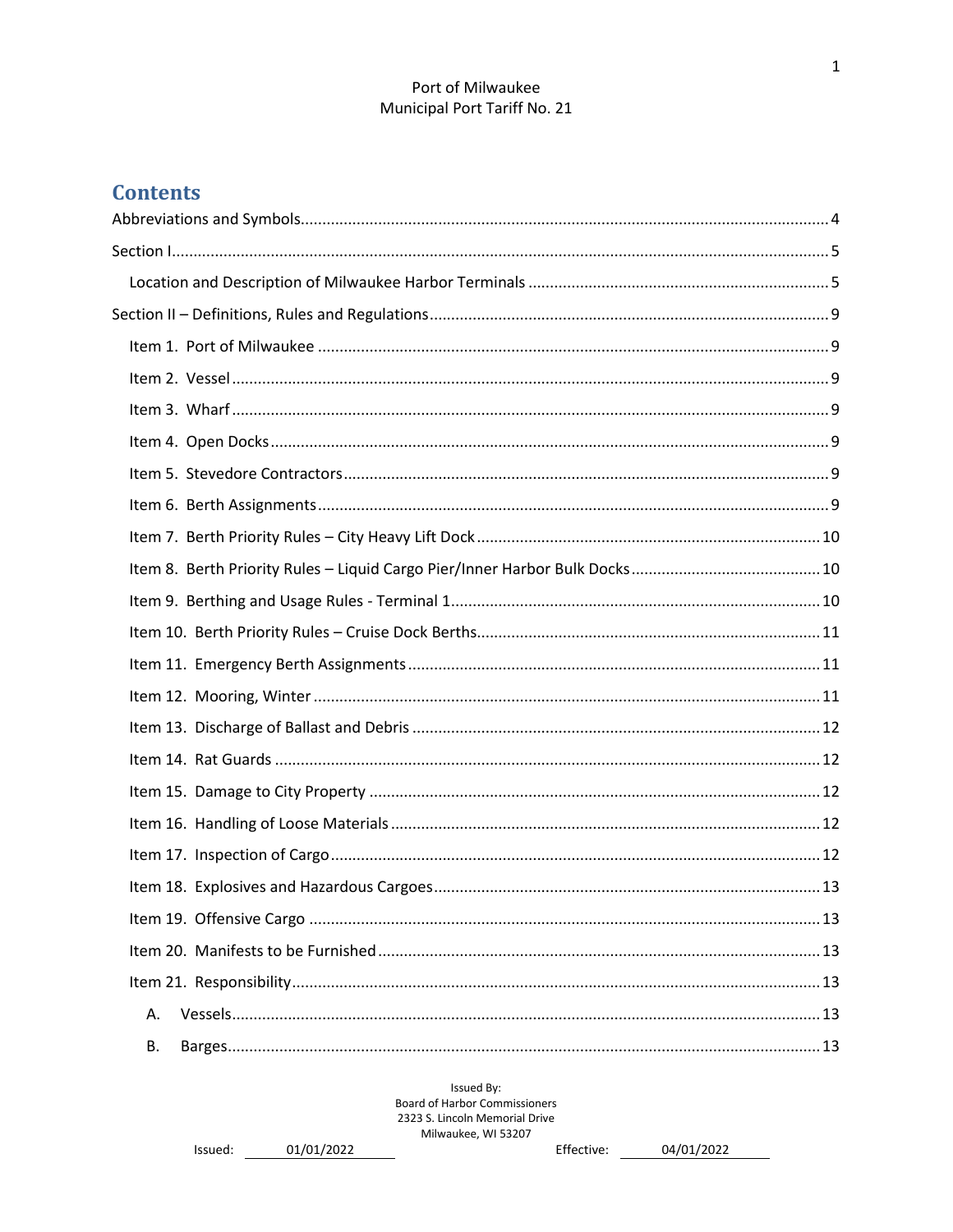| C.                                                                              |  |
|---------------------------------------------------------------------------------|--|
| D.                                                                              |  |
| Ε.                                                                              |  |
|                                                                                 |  |
|                                                                                 |  |
|                                                                                 |  |
|                                                                                 |  |
|                                                                                 |  |
|                                                                                 |  |
| Item 28. Mobile Waste Reception Facility Service (MARPOL 73/78 - Annex I)15     |  |
| Item 29. Mobile Garbage Reception Facility Service (MARPOL 73/78 - Annex V)  16 |  |
|                                                                                 |  |
|                                                                                 |  |
|                                                                                 |  |
|                                                                                 |  |
|                                                                                 |  |
|                                                                                 |  |
|                                                                                 |  |
|                                                                                 |  |
|                                                                                 |  |
|                                                                                 |  |
|                                                                                 |  |
|                                                                                 |  |
|                                                                                 |  |
|                                                                                 |  |
|                                                                                 |  |
|                                                                                 |  |
|                                                                                 |  |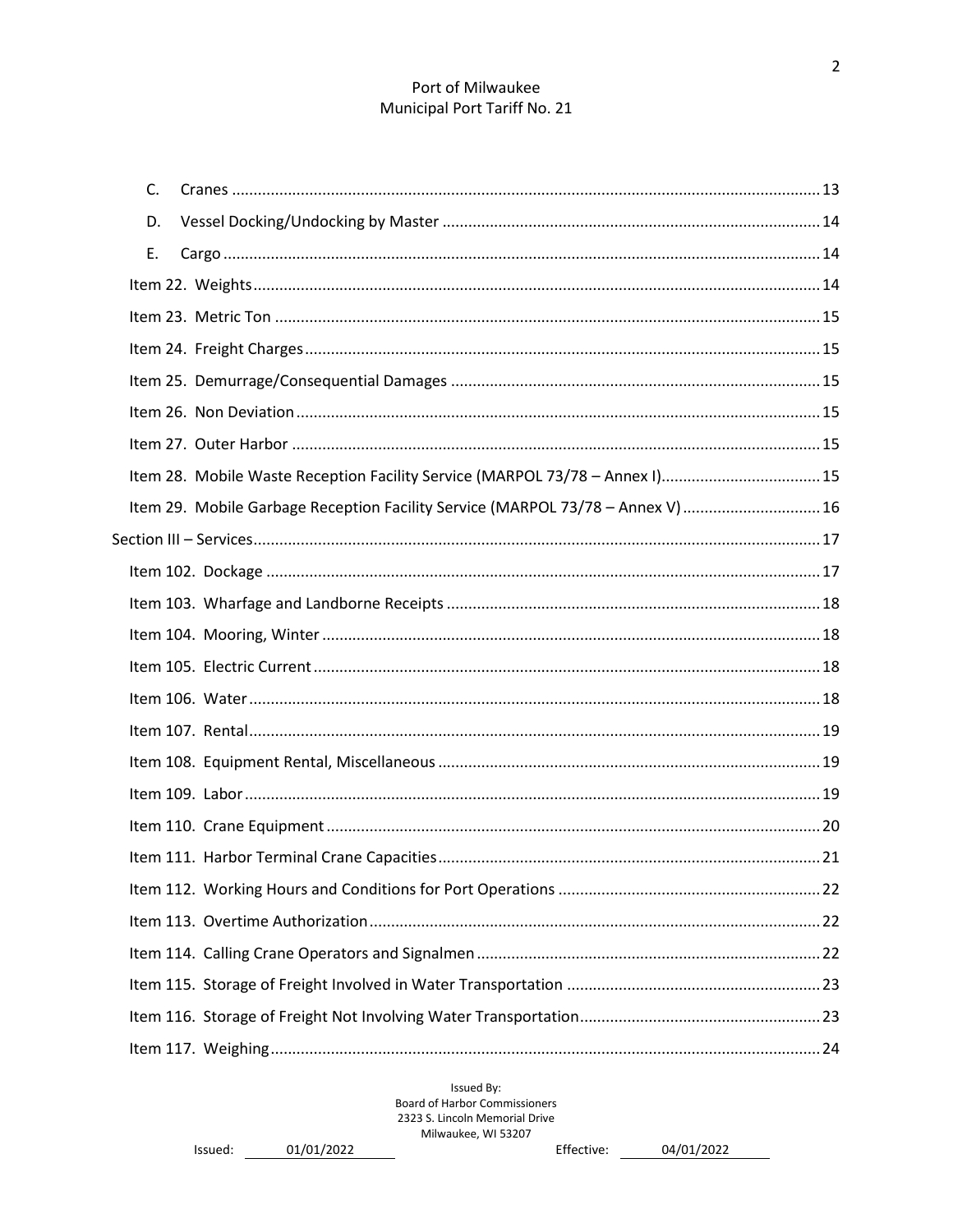Effective: 04/01/2022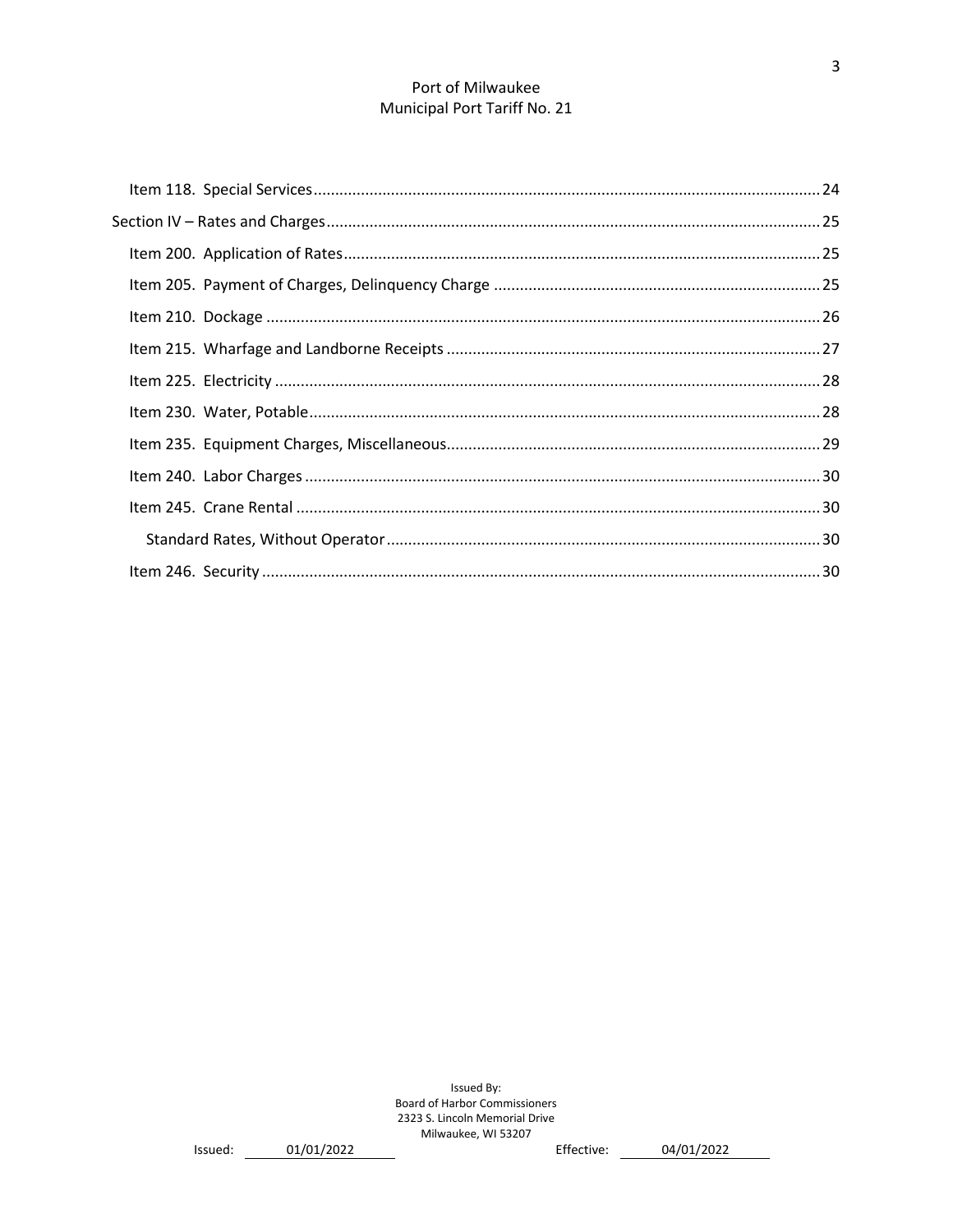# **Abbreviations and Symbols**

- <span id="page-4-0"></span>F.M.C.T. Federal Maritime Commission Tariff
- No. Number
- Wis. Wisconsin
- Sq. Ft. Square Feet
- \$ Dollars
- % Percent
- Etc. And so forth
- K.W.H Kilowatt Hour
- ¢ Cents
- lbs. Pounds
- TEU Twenty Foot Equivalent Units
- M.T. Metric Ton
- CCF Centum (Hundred) Cubic Feet

Issued By: Board of Harbor Commissioners 2323 S. Lincoln Memorial Drive Milwaukee, WI 53207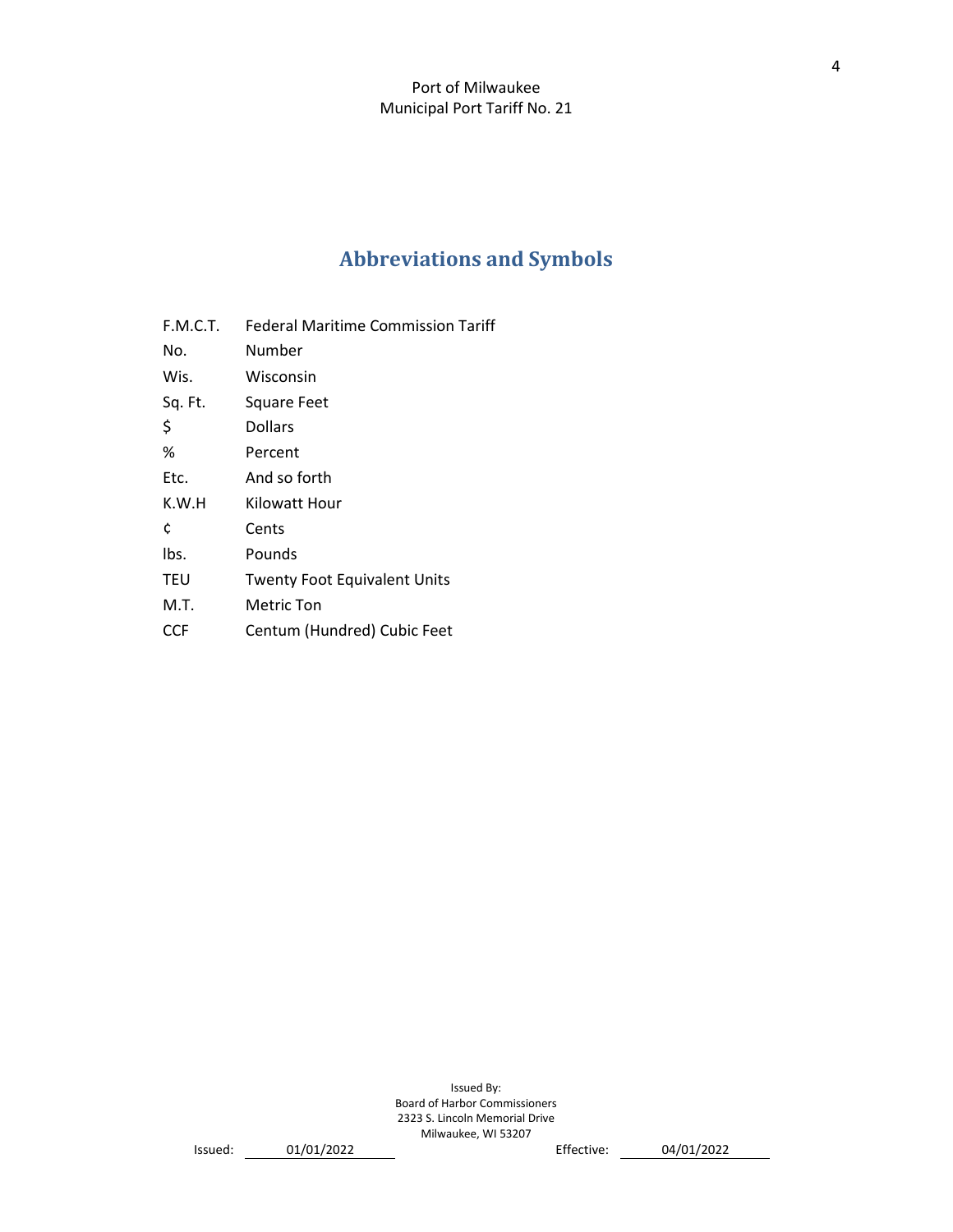# **Section I**

# <span id="page-5-1"></span><span id="page-5-0"></span>**Location and Description of Milwaukee Harbor Terminals**

#### **City Heavy Lift Dock**

The City Heavy Lift Dock is an open dock located on the inner side of the area known as Jones Island and fronts on the Kinnickinnic River. It is located almost directly adjacent to and south of the harbor entrance. It consists of 1,644 feet of Seaway max dock frontage, providing ample berthing space for several vessels simultaneously. Two shipside tracks, with crossover for switching, and one mid-yard track furnish an ideal layout for transfer from ship to cars or vice versa. Open storage is available for staging of cargo only with approval from the Municipal Port Director. The installation of a reinforced concrete slab, 45 feet in width allows the Port of Milwaukee's heaviest cranes to operate shipside at this facility.

#### **Terminal 1**

This Open Dock is located on the north side of South Slip 1 in the Outer Harbor. It is a Seaway max dock 1,300 feet long. Open storage is available for staging of cargo only with approval from the Municipal Port Director and is equipped with a dockside track. The land area is 5.0 acres.

#### **South Pier 1/Terminal 2**

South Pier 1 is located in the Outer Harbor, immediately south of the pierheads to the harbor entrance. The Seaway max pier is 1,000 feet in length and 300 feet in width. South side of pier is equipped with a modern cargo terminal of 50,000 sq. ft. capacity, designated as General Cargo Terminal No. 2. There is also ample storage area, a wide apron, a truck concourse, and two lines of rail trackage on this pier. The north side of this pier is an open storage general cargo facility, with shipside trackage available.

#### **South Pier 2/Terminals 3, 4, 4A, 3A**

The pier is 1,000 feet long, 520 feet wide, and will berth up to five ocean ships at once. Equipped with three cargo terminals, two each of 75,000 sq. ft., one of 28,800 sq. ft.; wide aprons; wide truck concourse; six lines of rail trackage. Built especially for deep draft Seaway shipping.

```
Issued: 01/01/2022 Effective: 04/01/2022
```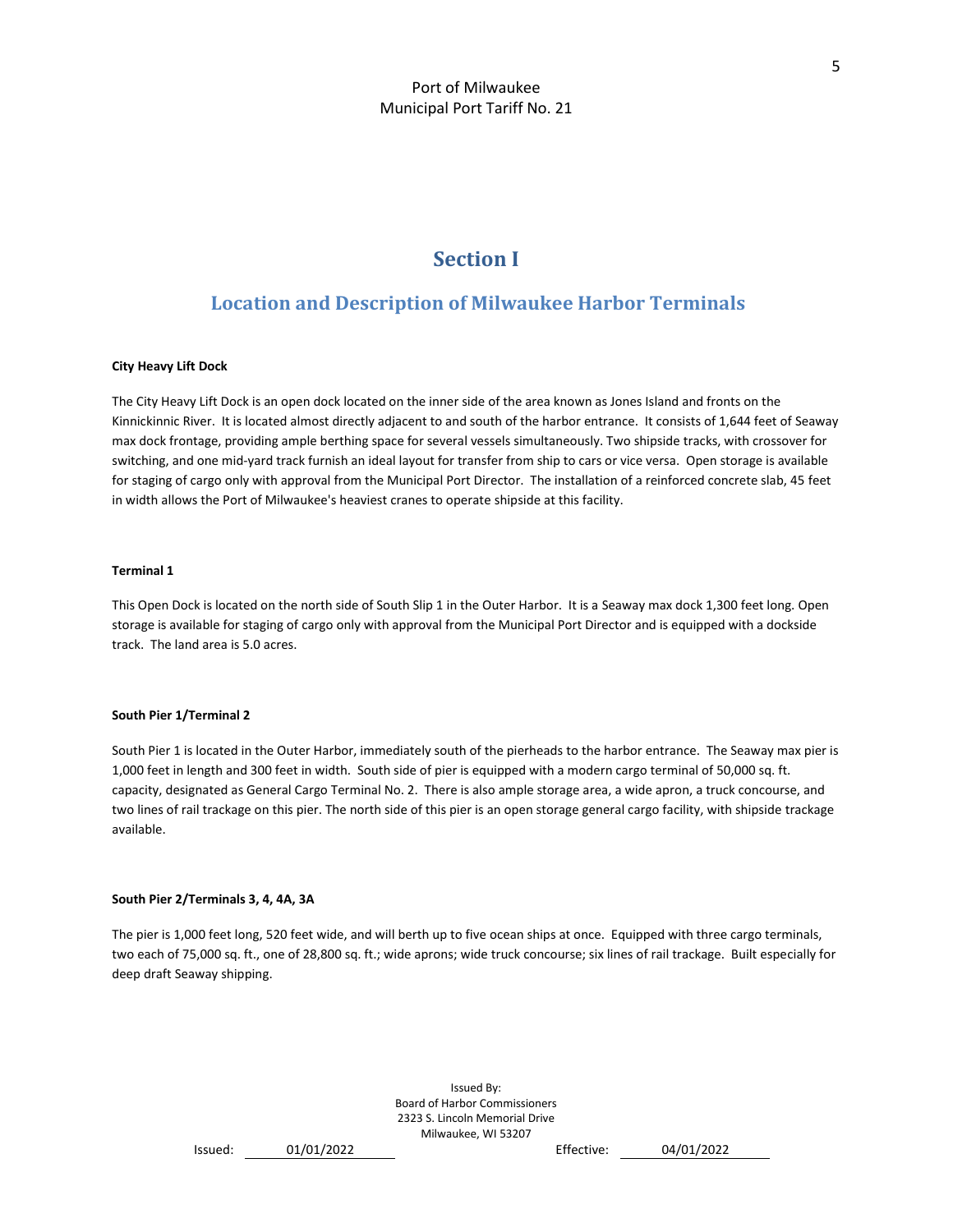#### **Liquid Cargo Pier**

The Liquid Cargo Pier is located in the Outer Harbor 1,400 feet south of South Pier 2. It is 1,082 feet in length and 50 feet in width, of open construction, and is used generally for handling liquid cargoes. Pipelines extend from the pier to various marine terminals on the South Harbor Tract. All berths are dredged to Seaway depth.

#### **Municipal Mooring Basin**

The Mooring Basin is located one mile south of the harbor entrance, and just off the Kinnickinnic River in the Kinnickinnic Basin, out of the lane of vessel traffic. It is amply protected on all sides and has an area of 36.5 acres. Water and electric power are available for vessels. It is one of the finest Great Lakes winter mooring facilities. Limited open dock and bulk cargo operations can be handled in the Basin. A single line railroad spur track is available along the entire east side of the Basin.

#### **Pier Wisconsin Cruise Dock**

Located on the Outer Harbor north of the main harbor entrance, the cruise dock is approximately 700 feet long with a 100 foot wide loading platform and 15 foot wide access drive. Limited draft of 16.5 ft. Please contact the Marketing Department for availability and authorization from the Harbor Master.

#### **Railroad and Truck Connections**

Railroad connections are provided with the Union Pacific Railroad and Canadian Pacific Railway. Switching is performed at the prevailing switching rate, per railroad tariffs. Excellent truck access to all facilities by means of the I-794 high-level bridge over the main harbor channel, which provides connection to the Interstate Highway system (I-94). Direct I-94 access is available using Becher Street.

#### **Crane Equipment**

Certified cranes are available for handling cargo at the harbor terminals. A 70 ton capacity gantry crane is available at the City Heavy Lift Dock. A 90 ton capacity hydraulic truck crane, a 200 ton, 300 ton and a 230 ton capacity mobile heavy lift crawler crane especially designed for containers, heavy lifts and steel handling are available for operation throughout the harbor terminals. A 220 ton capacity stiff leg derrick is also available at the City Heavy Lift Dock.

#### **Climate-controlled Warehouse Space**

Bradford Buildings I and II each provide 15,000 sq. ft. of climate-controlled enclosed storage. These buildings are steel frame, clear span construction located on Lincoln Memorial Drive across from Terminal 2, and are fitted with natural gas power climate control systems.

```
Issued: 01/01/2022 Effective: 04/01/2022
```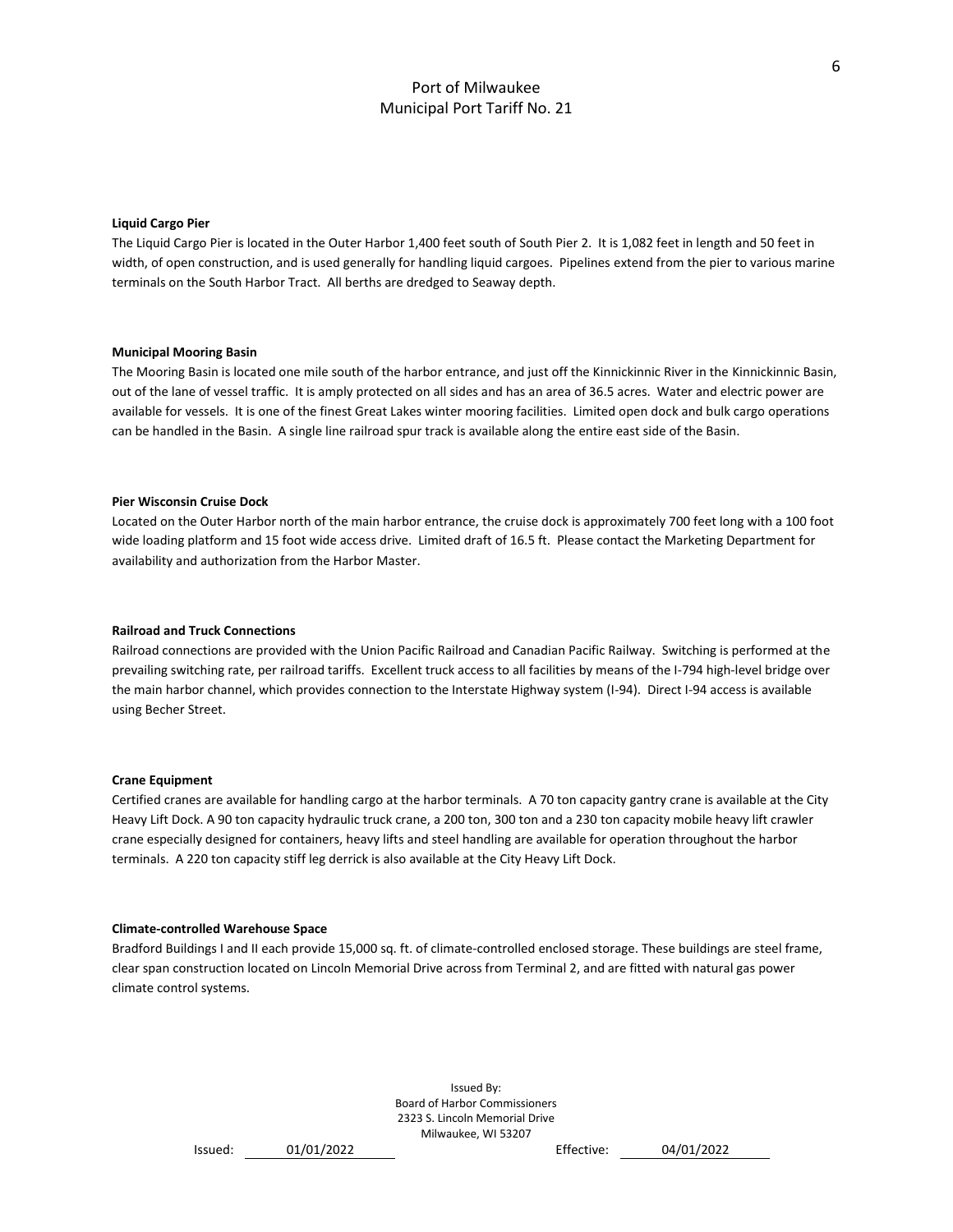#### **Warehouse 5**

This is a 50,000 sq. ft. clear span steel frame building served by two indoor rail spurs and four truck bays. It is ventilated, insulated and equipped with a 30-ton overhead crane.

#### **Drafts**

The Port endeavors to maintain a Seaway Maximum draft of datum of 26.6 feet freshwater at all operating berths. However, due to seasonal variations, weather, and other conditions, this draft cannot be guaranteed. Mariners are directed to check with the Port for the latest draft details prior to the vessel's arrival.

#### **Grand Trunk Property**

This is a land parcel formerly used as a rail yard by the Grand Trunk Railway. It is located on the Kinnickinnic River just west of the Union Pacific rail bridge. It is under lease with Michels Corporation's marine construction division, providing coastal resiliency solutions and other marine operations for regional customers from Port Milwaukee.

#### **South Shore Cruise Dock**

Located on a portion of a former Confined Disposal Facility, this approximate 5-acre area is available for development. It is operated as a cruise ship berth with a 500 foot dock and 19.5 foot draft. Please contact the Marketing Department for availability and authorization from the Harbor Master.

#### **Russel Avenue Dock**

Located on the southernmost end of Port property, this .87 acres of land is under lease with Perch Point LLC (dba as Marek Landscaping) providing green infrastructure design, material handling services and other coastal resiliency projects for residential and commercial customers. 400 ft. of dockwall borders the property to the south, while a public access fishing pier is adjacent to the property to the east.

#### **Port of Milwaukee Intermodal Yard: Container Handling Facility**

A facility especially designed to accommodate the transfer of containers between truck, rail, and vessel is located immediately adjacent to the City Heavy Lift Dock. It is a paved area of approximately ten acres with rail spurs, with security fencing and floodlighting provided.

#### **Inner Harbor Bulk Cargo Docks**

The City Bulk Cargo Docks are located along the east side of the Mooring Basin with 2,200 feet of dock available for limited bulk material handling and storage. A single line railroad spur track is available along the entire length of this dock.

```
Issued: 01/01/2022 Effective: 04/01/2022
```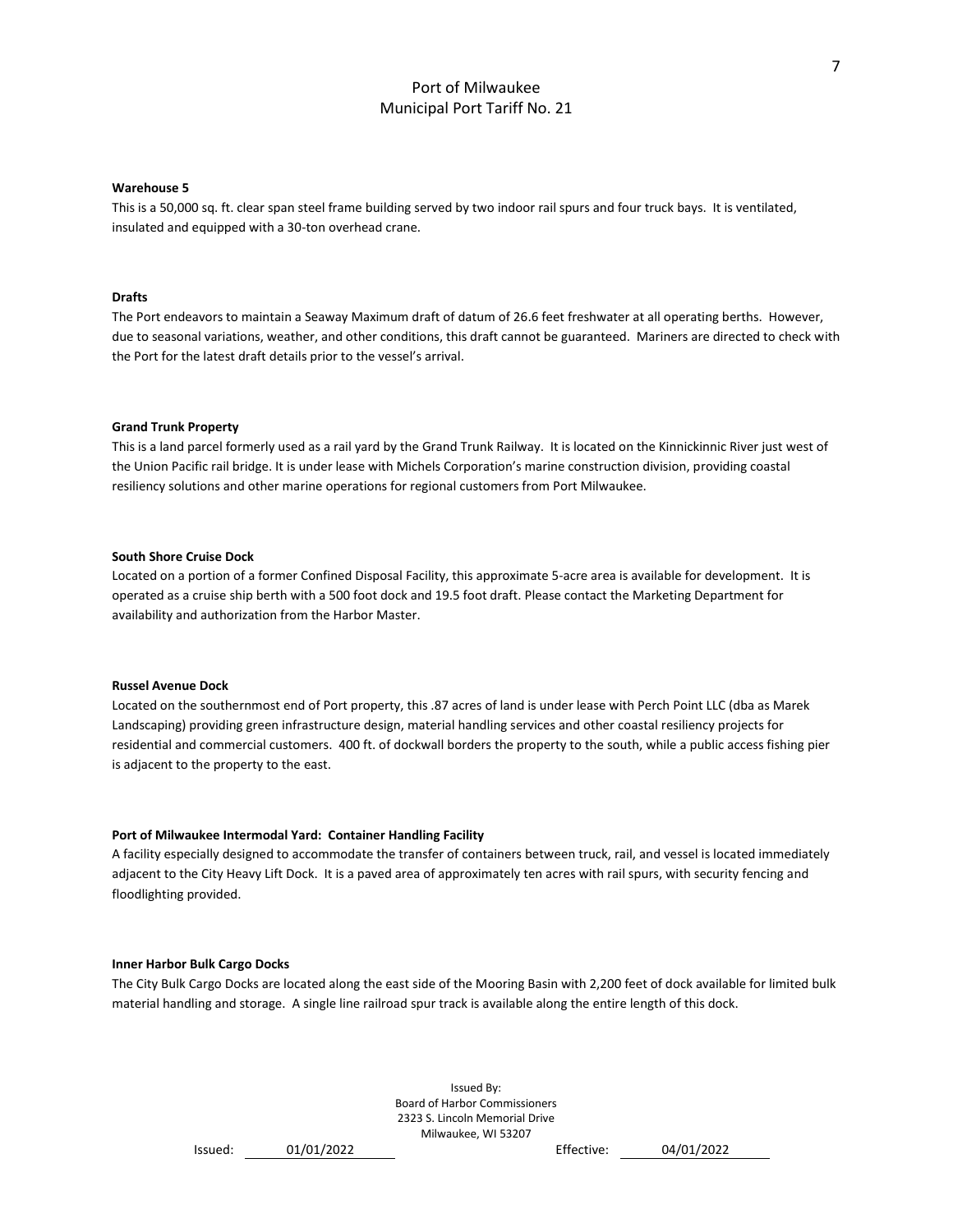#### **Special "HI-WIDE" Port Access Roadway**

The Port maintains a special "Hi-Wide" Port access roadway located at the southerly end of the Port, south of East Bay Street, in accordance with Wisconsin's State Freight Plan. This special access roadway connects South Bay St. with S. Carferry Drive, over rail trackage maintained by both the Union Pacific Railroad and Canadian Pacific Railroad. This roadway is controlled by locked gates and access through these gates for "hi-wide" movements are allowed only with advance notice to and prior approval received from the Port Authority. It is mandatory that a Port Flag person be assigned to control the safe movement across this "hi-wide" access roadway.

On all requests for access through the special "hi-wide" gates during normal working hours, Monday through Friday, 7:30 a.m. to 4:00 p.m., no charge will be made for furnishing a Port Flag person. During all other hours including Saturdays, Sundays and Holidays, a minimum charge of four (4) hours will be charged at the current Tariff rate for Overtime - Laborer/Signalman/Deckhand, to the responsible party ordering this service.

See Section IV, Rates and Charges[, Item 240.](#page-30-0)

#### **Application of Tariff**

This tariff is published and filed as required by law and is, therefore, notice to the public, tenants, shippers, consignees and carriers, that the rates, rules and charges apply to all traffic without specific notice, quotations to or arrangement with shippers, consignees, carriers or others.

Use of wharves or facilities shall be deemed an acceptance of this tariff and the terms and conditions named herein.

The rates, charges, rules and regulations named in this tariff, or supplements thereto, shall be applicable on and after the effective date of this tariff or effective date of supplements.

> Issued By: Board of Harbor Commissioners 2323 S. Lincoln Memorial Drive Milwaukee, WI 53207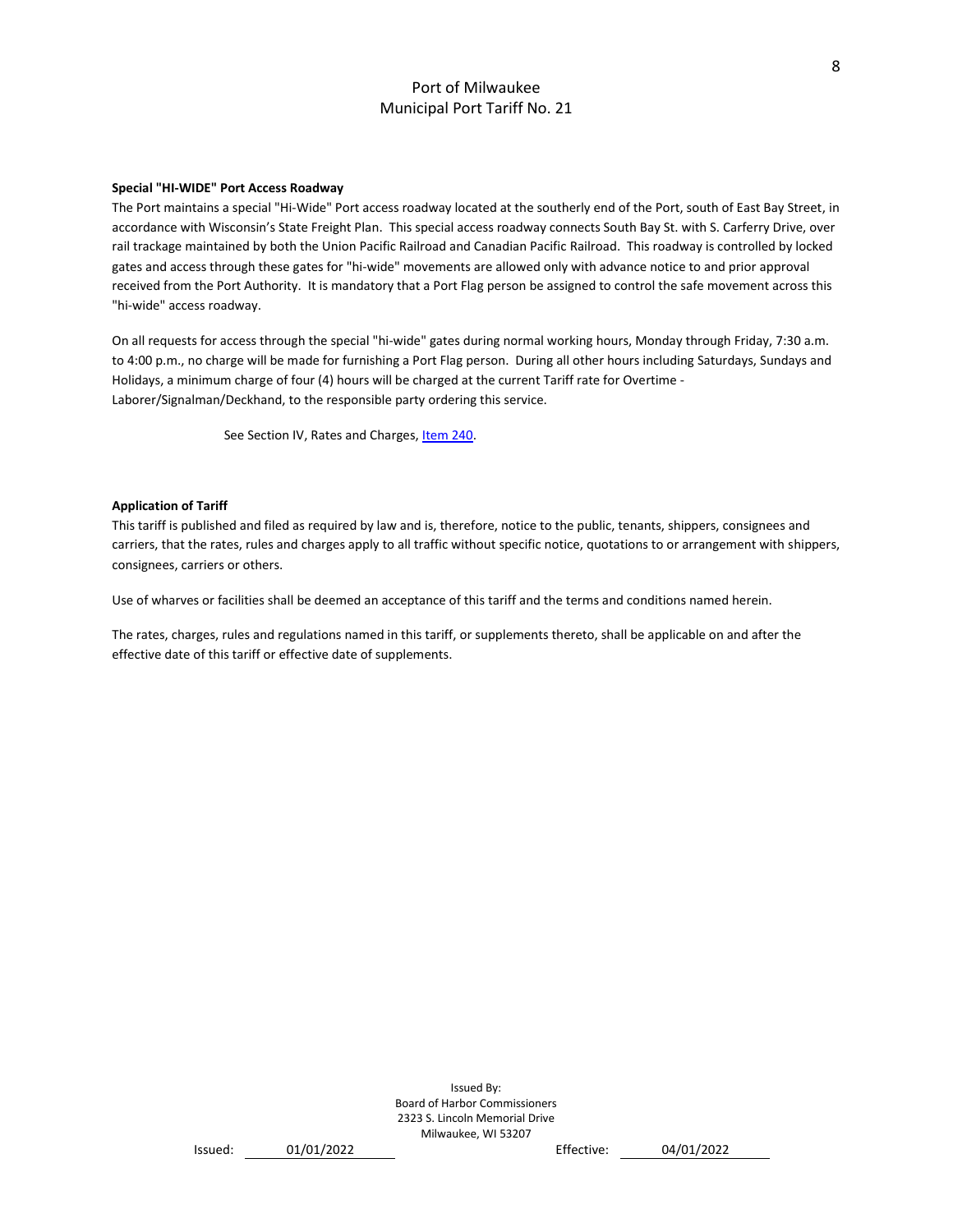# **Section II – Definitions, Rules and Regulations**

### <span id="page-9-1"></span><span id="page-9-0"></span>**Item 1. Port of Milwaukee**

Whenever the word "Port" occurs in this tariff, it shall mean the Port of Milwaukee (doing business as Port Milwaukee) as operated by the Board of Harbor Commissioners of the City of Milwaukee, Wisconsin, U.S.A.

# <span id="page-9-2"></span>**Item 2. Vessel**

Whenever the word "Vessel" occurs in this tariff, it shall mean floating craft or equipment of every size and description, whether manned or unmanned, self or non-self propelled, and whether for use on oceans, lakes, rivers, bays, sounds or any other waterway.

### <span id="page-9-3"></span>**Item 3. Wharf**

Whenever the word "Wharf" occurs in this tariff, it shall mean any of the wharves, docks or piers owned, leased and/or controlled by the Port.

# <span id="page-9-4"></span>**Item 4. Open Docks**

Whenever the reference "Open Docks" occurs in this tariff, it shall mean those open docks which have not been leased to tenants of the Port.

# <span id="page-9-5"></span>**Item 5. Stevedore Contractors**

Whenever the term "Stevedore Contractor" appears in this tariff, it shall mean a stevedore contractor who has entered into a written agreement with the Port to provide operating services at docks controlled by the Port, in a manner specifically provided for in such written agreement.

All stevedore contractors will provide documentation of liability and workman's compensation insurance coverage valid on any parcel of Port property where work is performed on or off a leasehold. Such contractors performing services of any kind off their lease hold property can do so only with the agreement and permission of the Municipal Port Director.

All stevedore facility operators and tenants of the Port will conform with all security requirements mandated by the Port, U.S. Coast Guard and/or other local, state or federal agencies.

# <span id="page-9-6"></span>**Item 6. Berth Assignments**

The Port has the sole authority to assign, or reassign, vessel berths. In the event of a berthing conflict, whether between tenants and/or other users of dock space, the Port shall make a determination of the use, priority and vessel rotation of any given berth. Assignment of vessels to all berths shall be made by the Port through its Harbor Master or designee as directed by

> Issued By: Board of Harbor Commissioners 2323 S. Lincoln Memorial Drive Milwaukee, WI 53207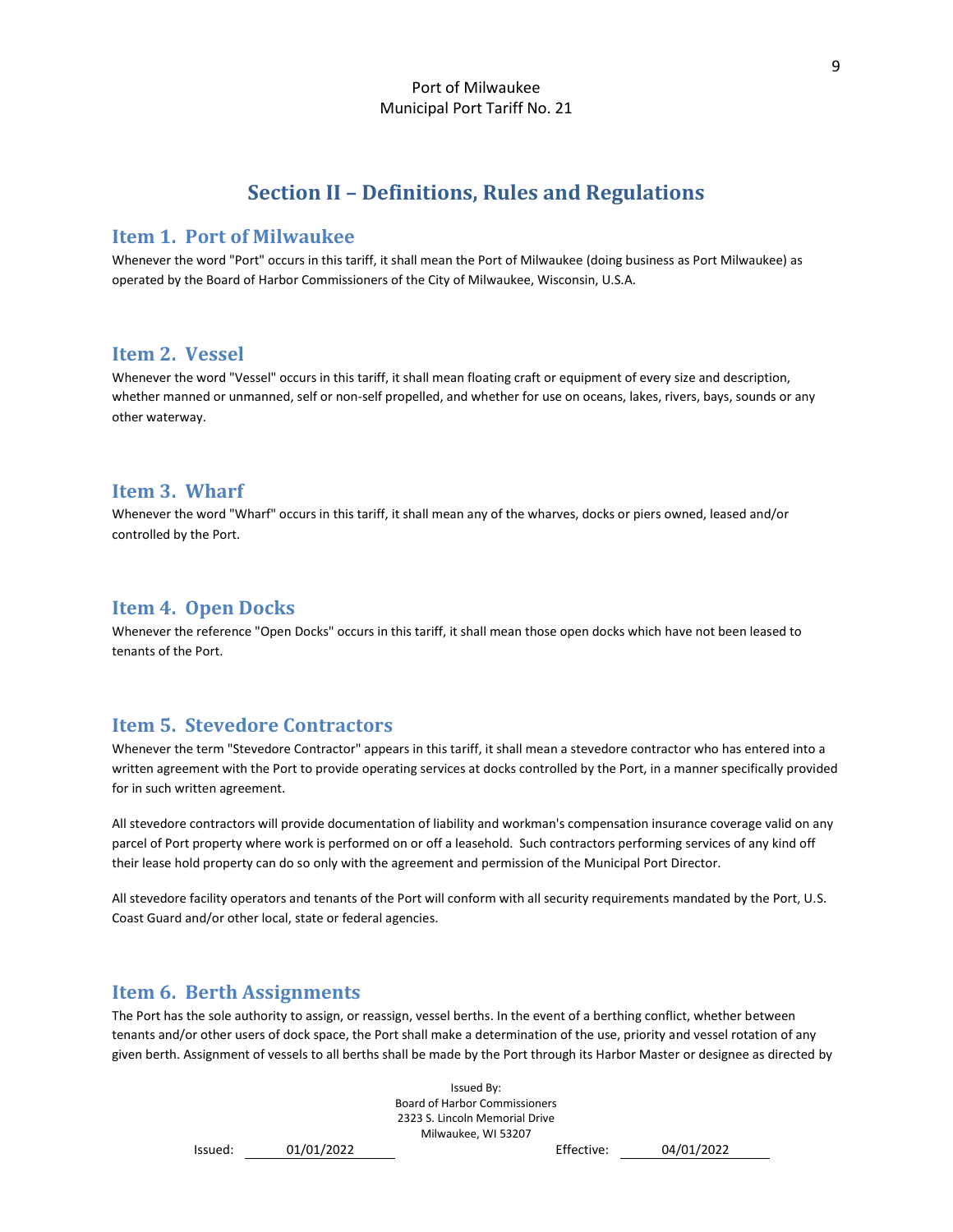the Port Director, tenant assignments of berths to vessels may be over ruled by the Port. Neither the availability of berth space, nor the draft at any berth, is guaranteed by the Port to any vessel. The Port shall not be responsible for any direct or indirect costs incurred by any vessel, vessel operator, cargo interests or other party by reason of the unavailability of any dock or berth space or the draft at any berth. The Port reserves the right to order idle vessels from a working berth, at the vessel owner's risk and expense, in order to make such berth available to other vessels prepared to work. Vessels berthed for repair shall be considered as idle vessels for the purposes of this paragraph. All vessels berthed in the Milwaukee Harbor shall comply with all security requirements mandated by the Port, U.S. Coast Guard, and/or other local, state and federal agencies.

All vessels berthed at piers shall maintain sufficient qualified personnel on board at all times to move the vessel in case of an emergency, with the exception of vessels in winter mooring. Owners of vessels in winter mooring shall make and maintain contingency plans to handle the vessel in event of an emergency and such plans shall be filed, in writing, with the Port of Milwaukee, prior to the vessel berthing for winter mooring.

It shall be the responsibility of the Master and/or owner of the vessel to monitor local weather conditions and to take appropriate steps to ensure the safety of his vessel according to specific weather conditions.

# <span id="page-10-0"></span>**Item 7. Berth Priority Rules – City Heavy Lift Dock**

- There shall be a minimum of two (2) working berths. Assignment of cranes will be under the direction of the Harbor Master or designee.
- Such berths shall be assigned in the order of vessel arrivals, provided the vessels involved are ready and available for work.
- Vessels requiring the use of one of the Port's heavy lift cranes may have priority berthing assignments over vessels not requiring heavy lift capacities. Ultimate berthing assignment shall be determined by the Harbor Master or designee.

# <span id="page-10-1"></span>**Item 8. Berth Priority Rules – Liquid Cargo Pier/Inner Harbor Bulk Docks**

The Port has granted preferential berthing privileges to certain tenants at the Liquid Cargo Pier and certain Inner Harbor Bulk Docks. Vessels berthing for the account of these tenants have preferential berth privileges by special arrangement with the Port and shall have priority over other vessels seeking to occupy berths.

# <span id="page-10-2"></span>**Item 9. Berthing and Usage Rules - Terminal 1**

Terminal 1 is a multi-use facility covered by the definition of an "open dock" (see Item  $\underline{4}$ ).

As an open dock, the rates, terms and conditions of usage of the facility will be at the sole discretion of the Port Director or the Harbor Master or designee, in his absence.

In general, the intended use of this facility is as an overflow dock for tenants currently leasing other facilities from the Port. As well, the Port Director may consider use by others on a "one-off" basis. Terminal 1 is a "transit" dock for temporary storage. Cargo is to be removed after 10 days following ship discharge.

> Issued By: Board of Harbor Commissioners 2323 S. Lincoln Memorial Drive Milwaukee, WI 53207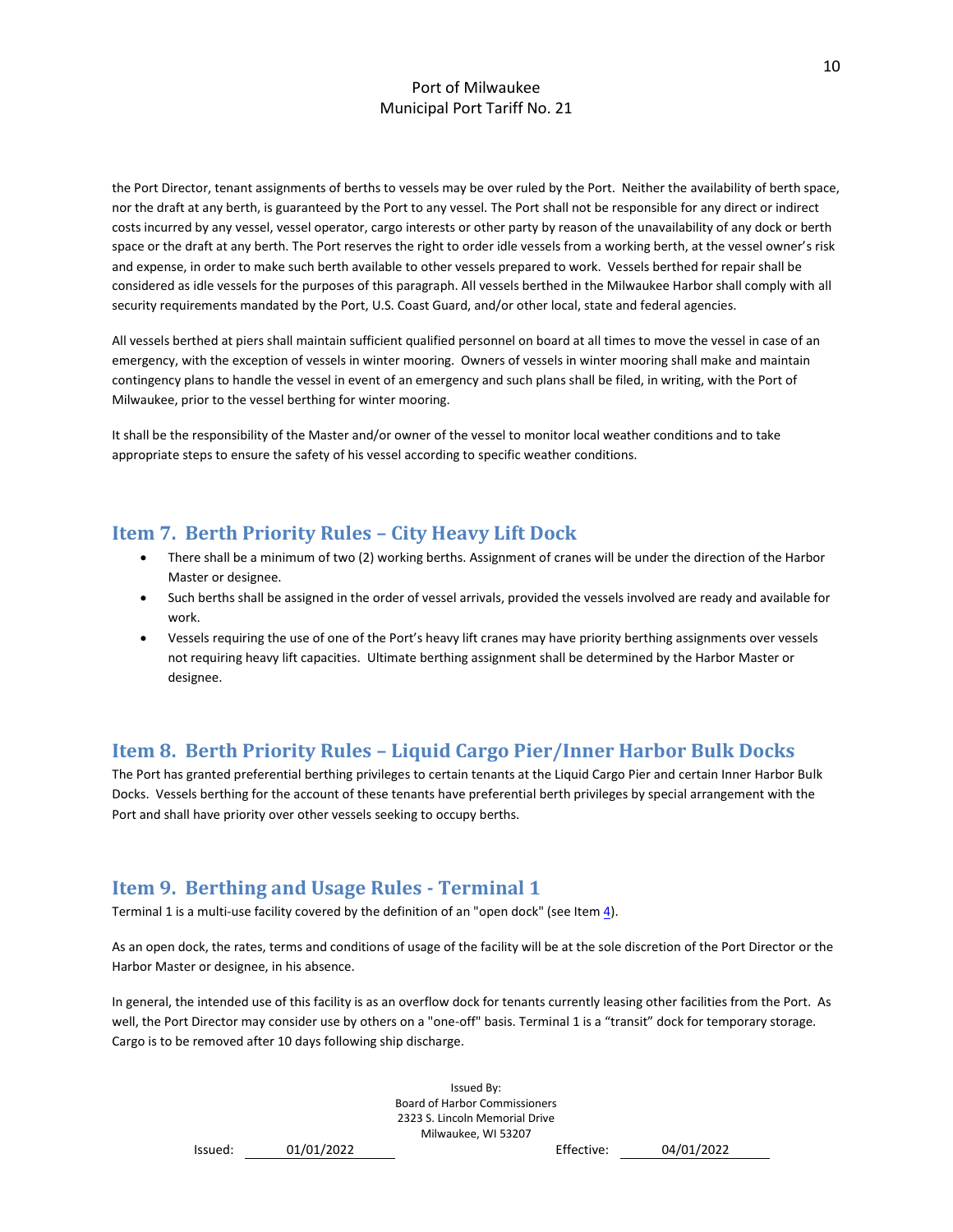Those desiring use of the facility for the delivery or receipt of cargo to vessel or other conveyance must apply to the Port Director, or in his absence the Harbor Master, thirty (30) days in advance of the date of the intended operation. At the time of application, the potential user must inform the Port of: (1) the tonnage and commodity intended; (2) method of conveyance; (3) details of the planned operation; (4) the desired length of time of dock use; and (5) such other operational information as may be requested. Following application, the potential user will be advised of the rates, terms and conditions and time allotment or use of said dock, along with any potential use conflict.

As a high volume multi-use facility, the Port reserves the right to place strict time-use limits on the user and to enforce same, including but not limited to, assessment of demurrage charges.

Users of Terminal 1 shall adhere to the requirements of the Port's Storm Water Management Plan.

# <span id="page-11-0"></span>**Item 10. Berth Priority Rules – Cruise Dock Berths**

The Pier Wisconsin Cruise Dock is the preferred cruise dock berth. At Harbor Master's discretion, vessels may be berthed at other locations, including South Shore Cruise Dock or other Inner Harbor berths. Dockage, passenger, water, and electric charges (Items [102,](#page-17-1) [215\(](#page-26-1)K), [105,](#page-18-2) [106\)](#page-18-3) are applicable to vessels berthed under Item 10. Any related costs for security will be the responsibility of the vessel or vessel owner under Tariff Item [246.](#page-30-3)

For special events at the Pier Wisconsin Cruise Dock or other Port locations, including fireworks displays, please see Ite[m 235\(](#page-29-0)O) for fees.

# <span id="page-11-1"></span>**Item 11. Emergency Berth Assignments**

A vessel seeking a berth for emergency repairs or refuge from inclement weather or other reasons may request a berth to carry out such repairs or other corrective action or requirements at public Port facilities. However, such application is subject to the approval of the Municipal Port Director or Harbor Master. Dockage charges under this tariff (Items [102,](#page-17-1) [210\)](#page-26-0) are applicable.

# <span id="page-11-2"></span>**Item 12. Mooring, Winter**

All vessels mooring in waters under the control of the Port shall moor and unmoor at their own risk and expense. The Port reserves the right to designate the berth and position of any vessel placed at mooring, which shall be interpreted as referring to mooring one vessel adjacent to another at the same berth. The Port reserves the right to refuse mooring to vessels of sizes exceeding the capacity of available mooring space. Rates as shown under Ite[m 210.](#page-26-0)

Applications for mooring space will be filled in the order received. If the space reserved is subsequently not occupied, the party making the reservation will be held responsible for the payment of mooring charges for one month.

Vessels actively engaged in loading or discharge of cargo will have preference in berthing arrangements to winter mooring vessel operations.

Any related costs for security will be the responsibility of the vessel or vessel owner under Tariff Ite[m 246.](#page-30-3)

Issued By: Board of Harbor Commissioners 2323 S. Lincoln Memorial Drive Milwaukee, WI 53207

Issued: 01/01/2022 Effective: 04/01/2022

11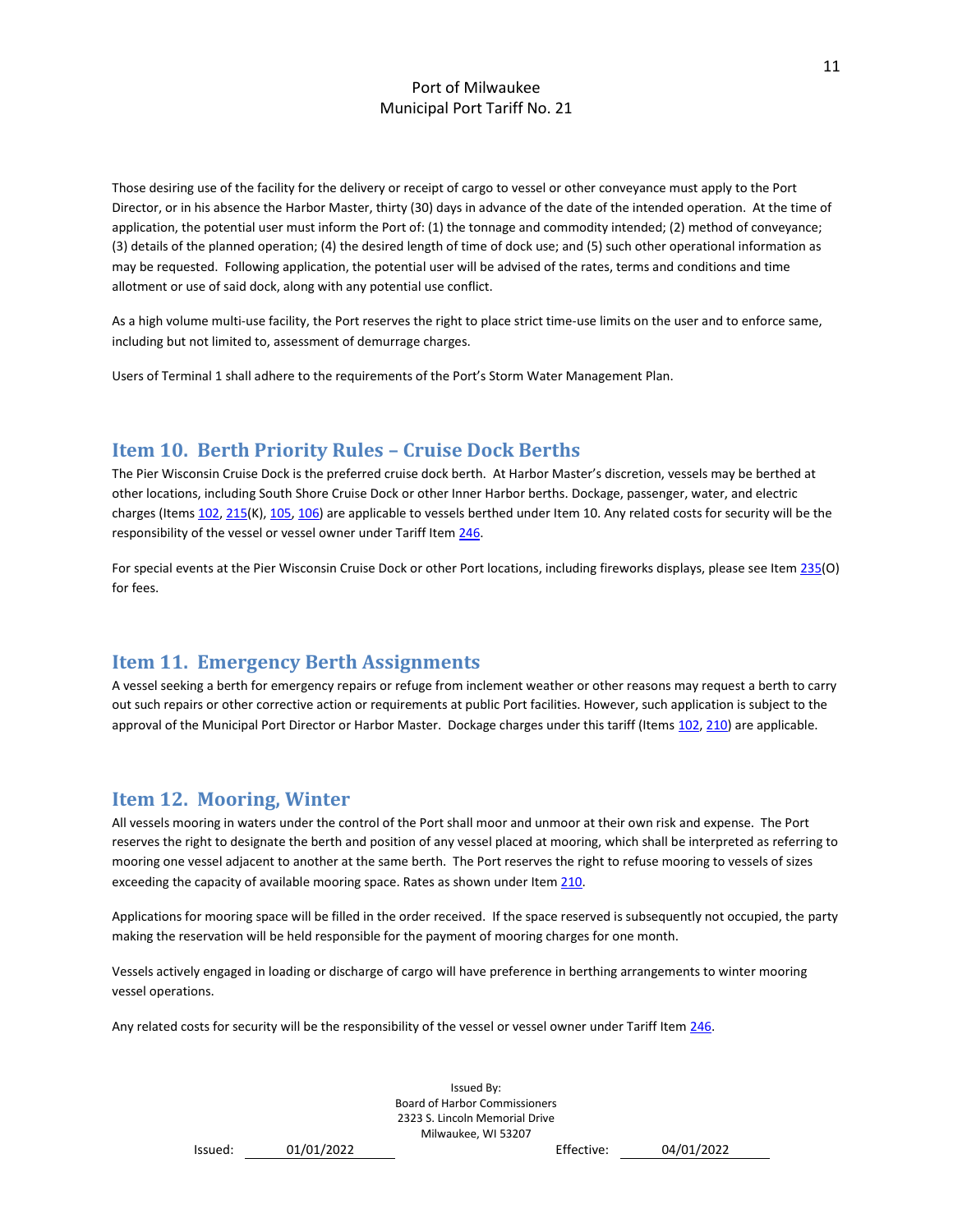# <span id="page-12-0"></span>**Item 13. Discharge of Ballast and Debris**

Vessels may discharge garbage, rubbish, dunnage or debris onto the docks, in proper containers, only with the permission of the Municipal Port Director or designee and under all applicable federal, state and local laws and regulations, as referenced in Tariff Items [28](#page-15-5) and [29.](#page-16-0)

Discharge of any foreign matter, including fuel oil, into slips and channels is strictly prohibited. In addition, vessel will be liable for any and all clean-up costs incurred.

Discharge of any petroleum product into any waters within the Port of Milwaukee, requires by law, under heavy penalty, immediate notification to the U.S. National Response Center, the local U.S. Coast Guard, Marine Safety Office, and the Wisconsin Department of Natural Resources.

Any ballast water discharges shall conform to all federal, state and local ballast water regulations.

# <span id="page-12-1"></span>**Item 14. Rat Guards**

All ocean vessels are required to have rat guards in place on all mooring lines while berthed at the harbor terminals. This requirement will be regularly policed by Port forces, and a penalty of \$150.00 per day will be assessed for non-compliance.

# <span id="page-12-2"></span>**Item 15. Damage to City Property**

Any damage done to dockwalls, fendering systems, wharves, sheds, other structures or equipment of the Port by a vessel or other party must be immediately reported to the Port by the vessel master and by the relevant terminal operator, giving details of such damage. The expense of repairs of such damage at cost plus 25% overhead charges shall be levied against the responsible party.

# <span id="page-12-3"></span>**Item 16. Handling of Loose Materials**

In the discharging or loading of vessels with sand, gravel, stone or similar loose materials, precautions such as the use of a canvas chute or other arrangement satisfactory to the Port must be used to prevent any part of such materials from falling into the water, creating dust in the air, or otherwise creating a nuisance. Penalties for non-compliance will be assessed as described in Tariff Ite[m 15.](#page-12-2)

# <span id="page-12-4"></span>**Item 17. Inspection of Cargo**

The Port is authorized to enter upon and inspect any vessel at public wharf to ascertain the kind and quantity of cargo thereon.

```
Issued: 01/01/2022 Effective: 04/01/2022
```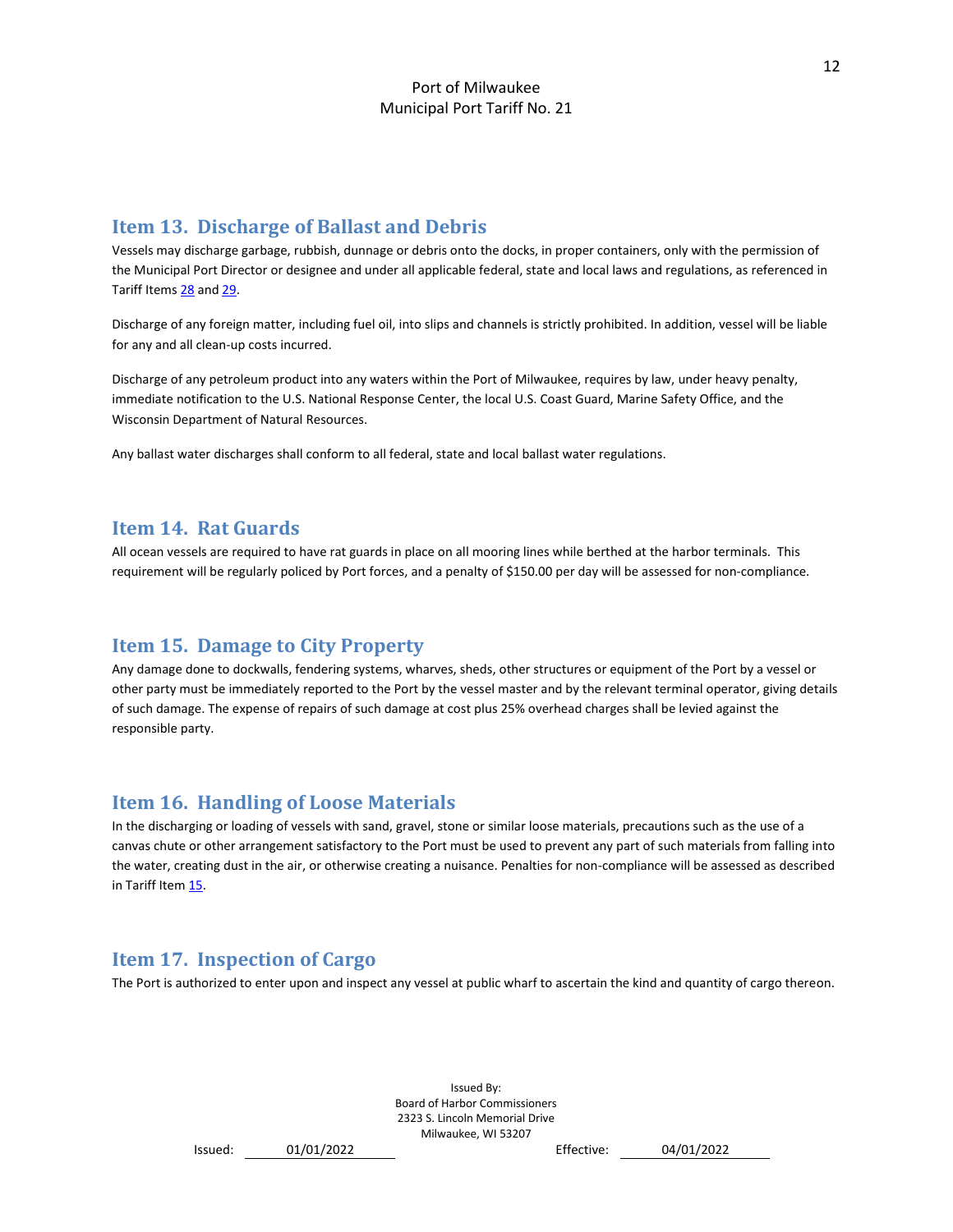# <span id="page-13-0"></span>**Item 18. Explosives and Hazardous Cargoes**

Any explosive or hazardous material or product will be received on the wharf only upon application to the Port for permission for the same. The handling of such materials is subject to all rules and regulations of the Port, City Ordinances, and authorized agencies of the State or Federal Governments.

# <span id="page-13-1"></span>**Item 19. Offensive Cargo**

Cargo which may cause damage to the docks or facilities will be handled only at the discretion of the Port and under the direction of the Harbor Master.

# <span id="page-13-2"></span>**Item 20. Manifests to be Furnished**

The stevedore contractor and/or terminal operator and/or receiver and/or shipper and/or vessel and/or railroad discharging or loading cargo must furnish promptly to the Port on demand, copies of railroad bills of lading, inbound and outbound manifests, hatch lists, or load lists or other good and sufficient documentation, showing weights and measurements of the various items. The Port reserves without question, the right to audit all such manifests and to use such audits as a basis of charges.

In order to expedite the allocation of storage space, the cargo interest enumerated above must furnish to the Port dock receipts, loading tallies, or other documents showing the details of the cargo to be stored as much in advance of the receipt of cargo at the docks as may be possible.

# <span id="page-13-4"></span><span id="page-13-3"></span>**Item 21. Responsibility**

### **A. Vessels**

The Port will make every effort to provide adequate berthing and tie up facilities; however, the responsibility for the safety and security of vessels remains at all times with the Vessel Master and/or owners and operators. The Port is not responsible for conditions arising at a berth, including the draft at the berth, because of weather, acts of God, strikes, civil disturbances or any factors beyond its control.

### **B. Barges**

<span id="page-13-5"></span>The Port is not responsible for the safety and security of barges or other non-self-propelled vessels that are loading, discharging, or awaiting loading, unloading, or motive power. Arrangements must be made between the owner, operator, shipper, and/or consignee to provide for such security.

### **C. Cranes**

<span id="page-13-6"></span>Crane equipment for the handling of cargo in the Port will be provided by the Port unless otherwise authorized or directed by the Director of the Port or the Harbor Master.

In making its cranes and crane crews available to assist stevedore contractors or other Port clientele in the stevedoring or handling of cargo or other materials, it is understood that such operations are under the direction and at the responsibility and risk of the stevedore contractor or other person ordering these services. Crane crews will execute all reasonable orders and

> Issued By: Board of Harbor Commissioners 2323 S. Lincoln Memorial Drive Milwaukee, WI 53207 Issued: 01/01/2022 Effective: 04/01/2022

13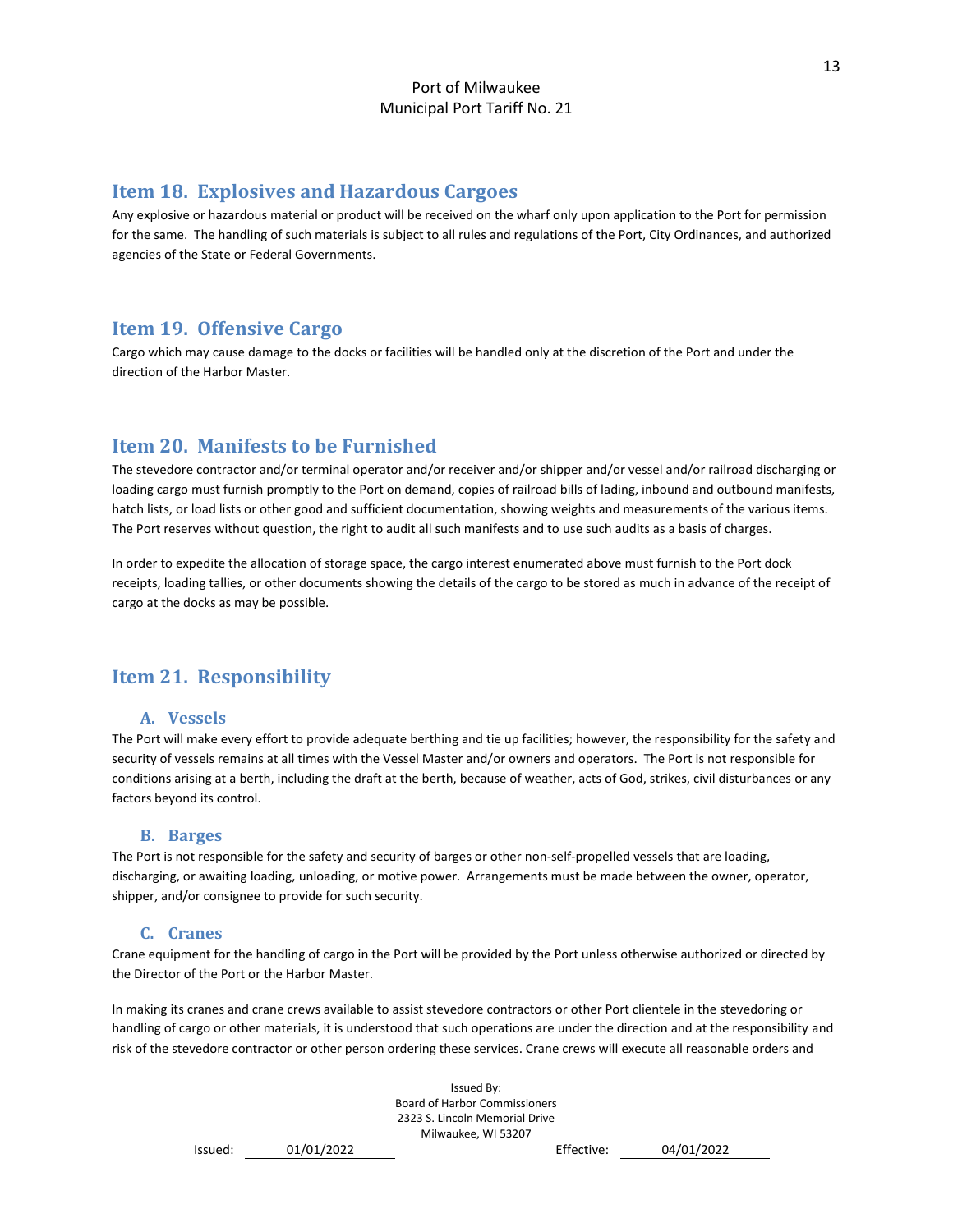perform the services reasonably required in connection with the furnishing of cranes and crane crews for the intended purposes.

However, the Port reserves the right to refuse crane service when in the judgment of the Harbor Master, the crane operator, or other authorized Port representative(s), the service requested or ordered is hazardous, or may imperil the safety of a crane, of cargo, or of human life. The Port similarly reserves the right to withhold service if in the judgment of the Harbor Master, or the crane operator, a crane is requested to render service beyond its safe operating capacity or lift.

Cranes are furnished with the bare hook only, and all gear which is required to perform the lifting operation from that point must be furnished by the user. The Port reserves the right to refuse service if such gear is in the opinion of the Port, unsatisfactory.

It is the Port's desire and intention to maintain its crane equipment to a high standard, and every effort will be made to do so. However, the Port will not be responsible for any costs that may be incurred by others as a result of unforeseen breakdown of cranes. Only Port owned cranes may be used for cargo related operations upon Port property, unless otherwise specifically authorized in writing by the Port.

At the inner harbor Heavy Lift Dock, only Port shore cranes can be used to perform cargo operations. Vessels wishing to use ship's gear can do so only with prior consent from the Municipal Port Director. This consent may include extra charges for crane operators per union practices.

### **D. Vessel Docking/Undocking by Master**

<span id="page-14-0"></span>The maneuvering technique of "stemming off" is not to be used by Masters along Port owned dockwalls. If this maneuver is done, any resulting damage to Port infrastructure will be assessed to the vessel owner.

#### **E. Cargo**

<span id="page-14-1"></span>The Port assumes no responsibility for loss or damage to freight stored at the harbor facilities, which may be caused by water, flood, fire, frost, heat, salt, leakage, failure of buildings or building systems, protective coverings, animals, insects, dampness or the elements, nor is it responsible for any delay, loss or damage arising from riots, strikes, wars, insurrection, national emergency or mobilization declared by the President of the United States, or any cause unavoidable or beyond its control.

The Port does not assume care, custody and control of cargo and therefore takes no legal responsibility for the same. The Port carries no insurance on cargo or material placed in storage at the harbor facilities. The owner of the goods should arrange for such insurance at his own expense, since goods are stored at the risk of the owner or of the entity having care, custody and control.

### <span id="page-14-2"></span>**Item 22. Weights**

Charges, adjustments, etc., made by the Port will be based on weights of cargo determined on the basis of vessel, truck or railcar manifest, official survey documents, certified weight scale tickets or such other good and sufficient documentation satisfactory to the Port. Railroad and truck scales and independent surveying companies are available in the nearby area to furnish certified weights. No cargo will be accepted for handling by mechanical equipment unless correct weights are properly marked upon the package.

> Issued By: Board of Harbor Commissioners 2323 S. Lincoln Memorial Drive Milwaukee, WI 53207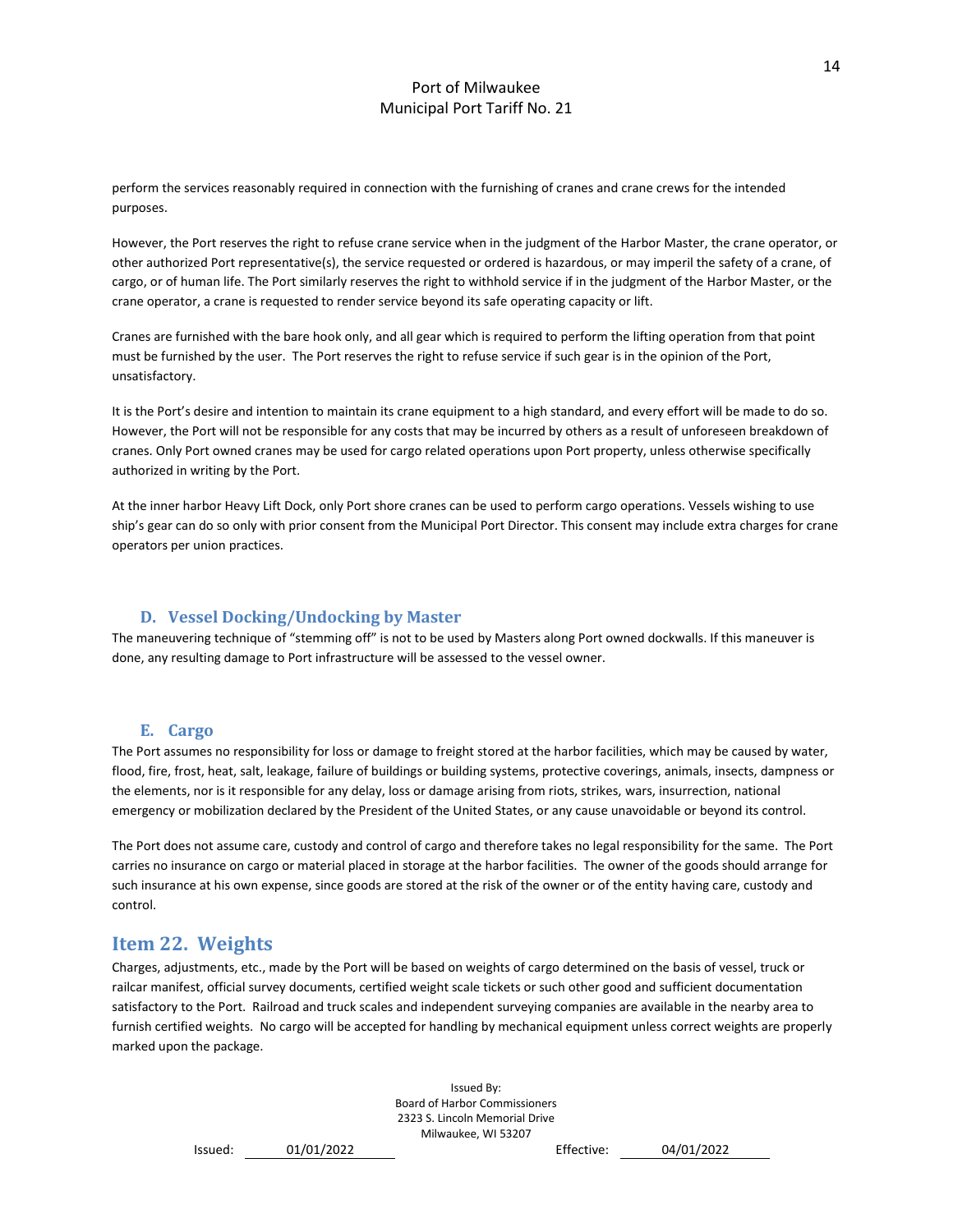# <span id="page-15-0"></span>**Item 23. Metric Ton**

A metric ton is defined as 2204.62 pounds.

# <span id="page-15-1"></span>**Item 24. Freight Charges**

The Port assumes no responsibility for rail, water or truck freight charges on shipments moving via its facilities. Freight charges cannot be prepaid by the Port for customer's account.

# <span id="page-15-2"></span>**Item 25. Demurrage/Consequential Damages**

The Port does not assume the responsibility or costs for delays of any nature, including but not limited to demurrage to vessels, trucks, or railroad cars, or detention of vessels labor or other arising from any cause whatsoever.

### <span id="page-15-3"></span>**Item 26. Non Deviation**

Tenants of the public port, including lessees of general cargo terminals, are, for the purpose of this tariff rule, limited to the functions and operations described in their respective leases or operating contracts, and are not authorized to deviate therefrom, without written permission of the Port. For example, lessees of general cargo terminals are not authorized to engage in bulk cargo handling operations without application to and written approval from the Port, and Port tenants are not authorized to make berth assignments to vessels in distress, or requiring emergency repairs, without application to and written approval of the Municipal Port Director, or his designee. It is the purpose of this rule to assure that commercial berths are assigned and used for their normal and intended functions, and that any substantial deviation therefrom, or the handling of any marine emergency, shall come within the purview of, and be solely under the control of the Port of Milwaukee. Such approval by the Port shall be deemed conditional upon the tenant holding harmless said Port, the City of Milwaukee, and its employees, from any liability in connection with the use of the designated facilities.

### <span id="page-15-4"></span>**Item 27. Outer Harbor**

Any reference to the Outer Harbor in this tariff shall mean all facilities, docks or wharves located on the Lake Michigan side of the Port peninsula and the Downtown North Harbor Tract.

### <span id="page-15-5"></span>**Item 28. Mobile Waste Reception Facility Service (MARPOL 73/78 – Annex I)**

The Port, acting on behalf of local marine terminals which provide services to overseas vessels, has been granted a Certificate of Adequacy by the U. S. Coast Guard, to provide a mobile waste reception facility service. This service will receive and dispose of certain residues and mixtures containing sludge from on-board fuel and lubricating oil processing and oily bilge water from all ocean-going ships. All ships, their owners or agents, which require mobile waste reception facility service, shall contact their Terminal Operator or the Port to obtain the name of the certified local provider. A minimum of 24 hours advance notice for

> Issued By: Board of Harbor Commissioners 2323 S. Lincoln Memorial Drive Milwaukee, WI 53207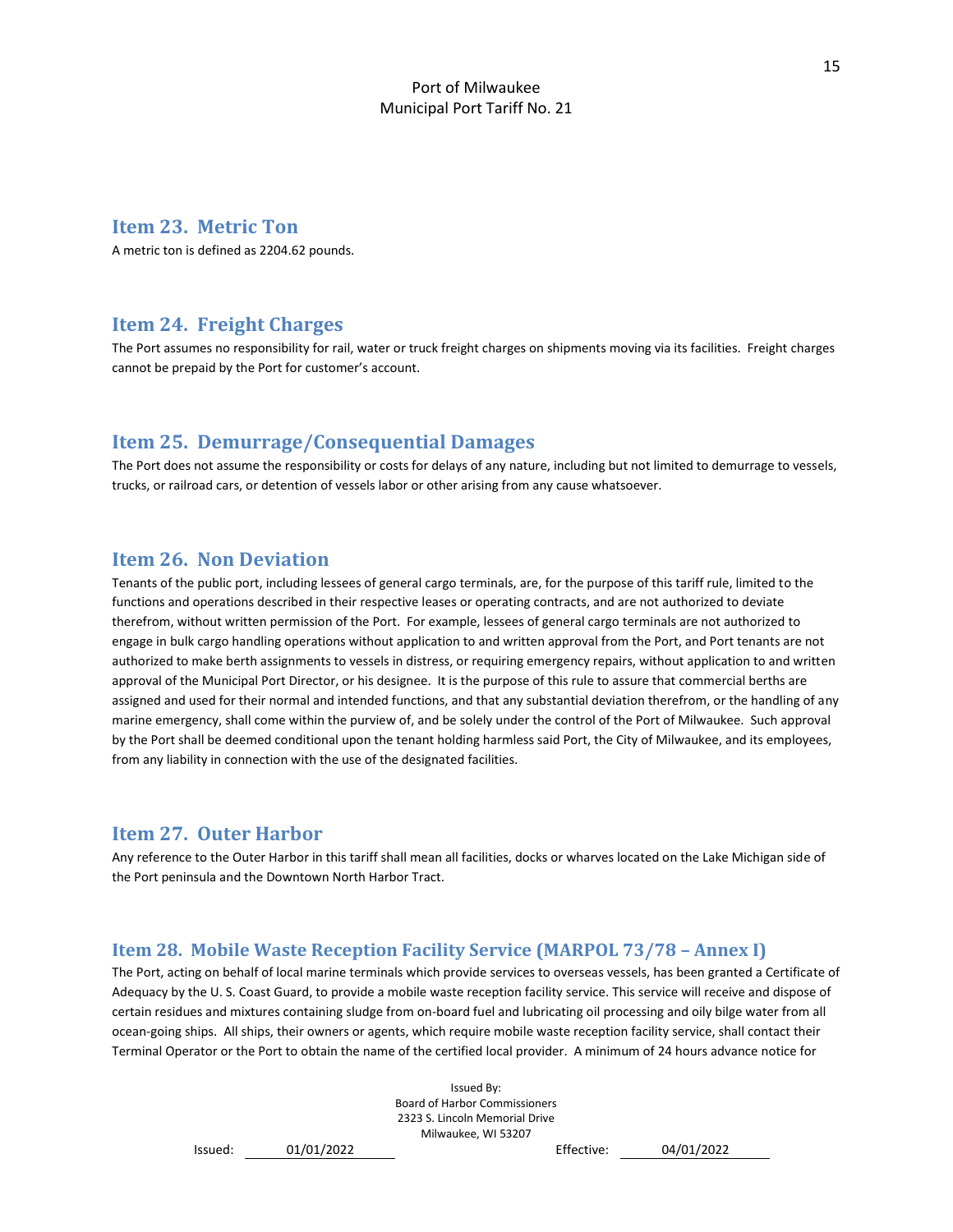service must be given to the provider by the Master of the vessel or his representative. All vessels, ships owners or agents are required to enter into a prior contract with the mobile waste reception facility provider, which includes advance information of type and characteristic of waste to be disposed.

# <span id="page-16-0"></span>**Item 29. Mobile Garbage Reception Facility Service (MARPOL 73/78 – Annex V)**

The Port, acting on behalf of local marine terminals which provide services to both foreign and domestic vessels, has been granted a Certificate of Adequacy by the U. S. Coast Guard, to provide a mobile garbage reception service. This service will receive and dispose of certain types of ship-board generated garbage. All vessels, ships owners or agents requiring this service shall contact their Terminal Operator or the Harbor Master to obtain the names of certified local providers.

```
Issued: 01/01/2022 Effective: 04/01/2022
```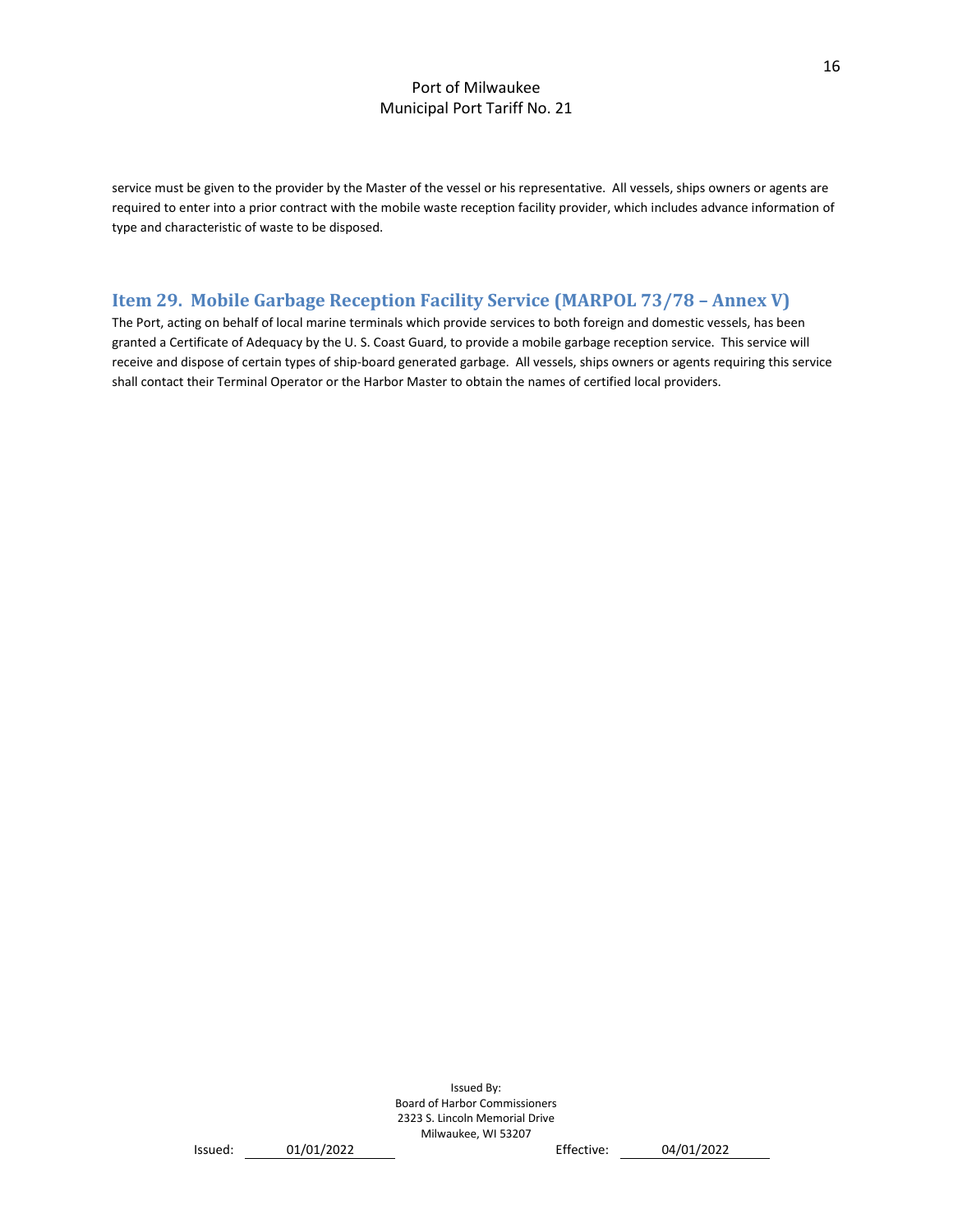# **Section III – Services**

# <span id="page-17-1"></span><span id="page-17-0"></span>**Item 102. Dockage**

Dockage is a charge levied against the vessel for the use of the berthing space at all public Port facilities. No services are covered by this charge. Dockage charges will be billed by the Port on the basis of vessel length overall as applicable. Such measurements shall be obtained by the Port from either the vessel's register or similar documentation, or from a recognized vessel directory, at the option of the Port. Billing for dockage will be for vessel account. Dockage will be billed to the owner and/or operator of the vessel, or such other person or persons acting as agents thereof including charterers, sub charterers or any other person or persons representing the vessel.

Assessment of dockage is a prerogative of the public Port only, and no Port tenant or stevedore contractor may levy dockage against vessels at any public Port facility owned or controlled by the Port.

Dockage commences when a vessel is made fast to a wharf and continues until it is completely freed from and vacates the berth at such wharf. It is the responsibility of the owner and/or operator of the vessel, or such other person or persons acting as agents thereof, including charterers, sub-charterers or any other person or persons representing the vessel, to notify the Harbor Master of the estimated arrival time of the vessel at Port of Milwaukee facilities. Within 24 hours of departure, the Harbor Master is to be notified of the actual arrival and departure times of the vessel. Such notification can be given by phone 24 hours a day by calling (414) 286-3511 or by fax at 414-286-8506. Failure to provide such notification may result in the assessment of a minimum dockage charge based on three days' berthing.

Port Milwaukee is committed to environmental stewardship of freshwater resources. As a result, the StewardSHIP sustainability initiative, specifically for vessels that have implemented emission reduction measures and other environmental practices, has been established. A 10% discount on dockage charges is available for vessels that have registered for the StewardSHIP program prior to arrival. Approval is subject to guidelines posted on the application at [portmilwaukee.com/StewardSHIP](file:///C:/Users/mcarti/AppData/Local/Microsoft/Windows/INetCache/Content.Outlook/UMBDNBJM/portmilwaukee.com/StewardSHIP) as well as the Harbor Master's discretion.

Exemptions: Vessels owned and operated by any department of the United States Government and vessels against which a rental is levied by special agreement with the Port. If for any reason the berth is needed for a working vessel, said vessel will be required to shift or be removed at owner or agent's expense.

See Section IV, Rates and Charges, Ite[m 210.](#page-26-0)

- A. Working Berth All vessels including barges, per length overall, see Ite[m 210\(](#page-26-0)A).
- B. Lay Berth Vessel owners, operators and/or agents may request berthing space alongside a wharf for any vessel awaiting a working berth to load or unload cargo, or to effect vessel repairs, or in the event of stress of weather and such berth will be assigned by the Harbor Master subject to such a berth being available for the period of time requested. (This item is also subject to Ite[m 6,](#page-9-6) Berth Assignments.)

See Item [210\(](#page-26-0)B).

```
Issued: 01/01/2022 Effective: 04/01/2022
```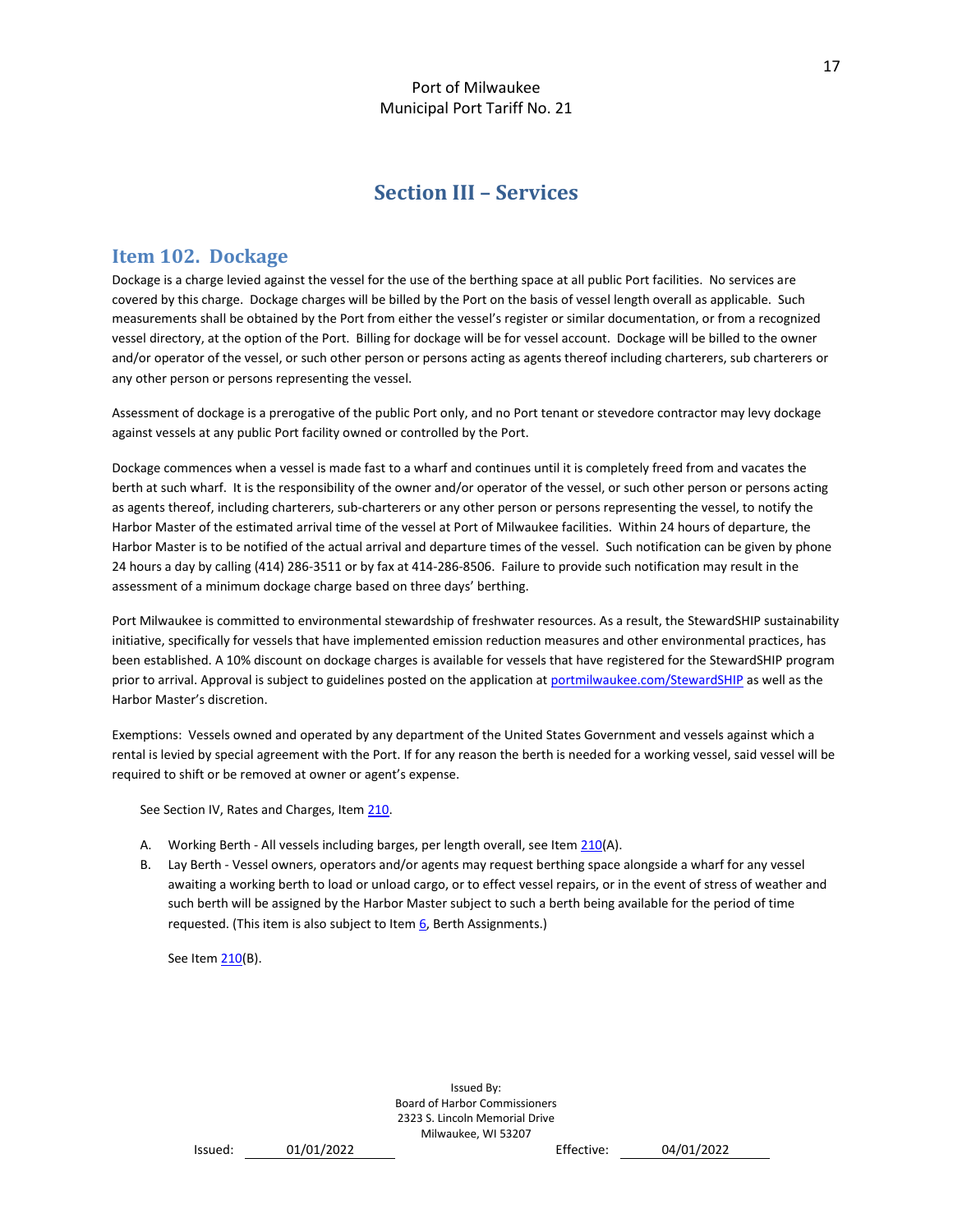# <span id="page-18-0"></span>**Item 103. Wharfage and Landborne Receipts**

Wharfage or landborne receipts is a charge for the use of the wharf or Port facility, respectively levied against all cargo, except as otherwise previously agreed, in the process of loading or discharging a vessel or landborne conveyance. No services are covered by this charge.

Assessment of wharfage or landborne receipts is a prerogative of the public Port only, and no Port tenant or stevedore contractor may levy such charge or charges against vessels or landborne conveyances at any public Port facility owned or controlled by the Port except as expressly authorized by the Port.

Wharfage and landborne receipts charges are based upon a metric of 2,204.62 lbs., or metric ton, whichever is greater.

See Section IV, Rates and Charges, Ite[m 215.](#page-26-1)

# <span id="page-18-1"></span>**Item 104. Mooring, Winter**

Mooring berths, commonly known as winter mooring berths, are arranged by special agreement with the Port upon written application. Upon request, and subject to availability, the Harbor Master will assign all winter mooring berths.

Winter mooring rates generally apply only between December 10 and April 10 and may be adjusted by the Port Director or designate. Mooring rates at all Port and Harbor facilities are based on length overall with a daily charge.

See Section IV, Rates and Charges, Ite[m 210\(](#page-26-0)C).

NOTE: Also see Item [12.](#page-11-2)

# <span id="page-18-2"></span>**Item 105. Electric Current**

Electric current from 120 volt, A.C., single phase, 60-cycle, 100 amp. Up to 480 volt, A.C., three phase, 60-cycle, or 400 amp. is available at select Port facilities, by special arrangement. Vessels that occupy a layup berth on a long term basis or tied up as winter mooring are required to register with the local electric utility as a direct customer.

See Section IV, Rates and Charges, Ite[m 225.](#page-28-0)

# <span id="page-18-3"></span>**Item 106. Water**

Potable water, through approved backflow preventer and metering system, is available at most Port facilities by special arrangement with the Harbor Master.

See Section IV, Rates and Charges, Ite[m 230.](#page-28-1)

```
Issued: 01/01/2022 Effective: 04/01/2022
```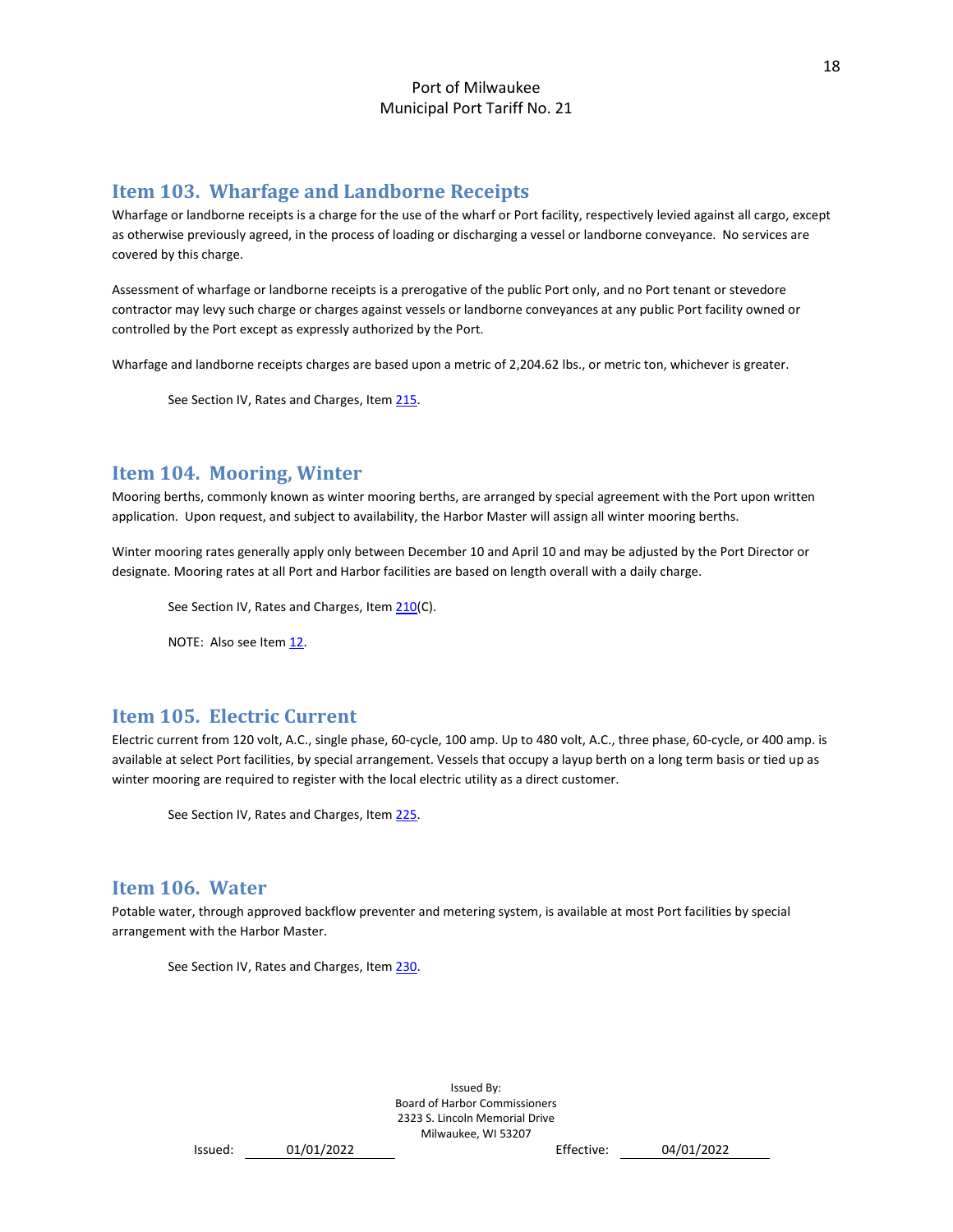# <span id="page-19-0"></span>**Item 107. Rental**

Rental is a charge levied against a vessel, steamship line, cross lake operation or industry, entitling the lessee to a preferential use of a wharf, slip, industrial area or other facility, but not to absolute control of the same. No services are covered by this charge.

NOTE: Rentals to be arranged by special agreement with Port upon written application.

# <span id="page-19-1"></span>**Item 108. Equipment Rental, Miscellaneous**

The Port has a variety of miscellaneous work equipment available, at nominal rental rates by special arrangement and application. Equipment consists of:

- A. Workboat, HARBOR SEAGULL, 50' long x 12' beam, 250 H.P. diesel engine, aft open deck with hydraulic knuckle boom loader.
- B. Workboat, JOEY D., 60' long, beam 20'-6', 405 H.P. diesel engine, hydraulic boom with grapple.
- C. Tractor/Loader, 42 H.P. diesel with one cubic yard bucket and various special attachments.
- D. Torch cutting and welding equipment.
- E. Forklift truck, 5,000 lb. capacity, pneumatic tires.
- F. New Holland L180 Skid Steer
- G. Compressor, portable trailer mounted, 160 CFM capacity.
- H. Oil retention booms, in various lengths.
- I. Truck, pick-up, maintenance or railroad.
- J. Caterpillar IT-28 front end loader with forks or bucket.
- K. 52,000 lb. capacity Kalmar fork lifts with fork or ram. (QTY. 2)
- L. Man lift.
- M. Portable pole lights.
- N. Security Trailers (quantity 2)
- O. Pier Wisconsin for special events
- P. Office space rental for ships' agents and pilots at Port Administration building

See Section IV – Rates and Charges, Item  $235$ .

# <span id="page-19-2"></span>**Item 109. Labor**

A variety of skilled labor crafts is available from the Port. All labor charges are based on the scale of wages and fringes adopted by the Common Council of the City of Milwaukee.

When services are performed by regular Port employees, including supervisory forces, for work not specified elsewhere in this tariff, such services shall be charged at the established hourly charges as shown in Ite[m 240.](#page-30-0) 

See Item [112](#page-21-1) an[d 113](#page-22-1) for working hours and conditions.

See Section IV, Rates and Charges, Ite[m 240.](#page-30-0)

```
Issued: 01/01/2022 Effective: 04/01/2022
```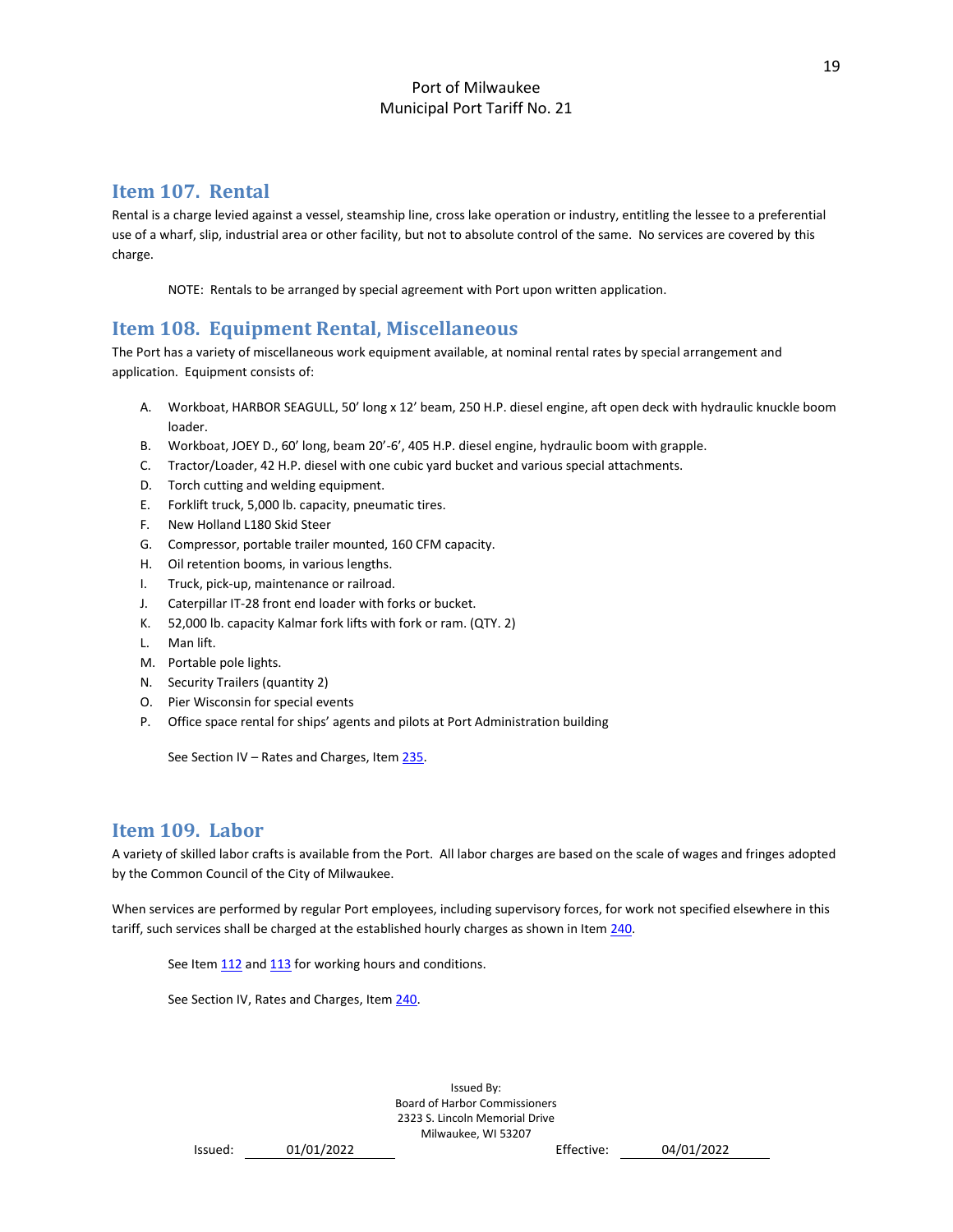Port labor charges and work rules are also governed by City of Milwaukee labor contracts. All terms and conditions of such contracts, including but not limited to th[e Master Building Agreement Area 1 of the International Union of Operating Engineers](https://www.iuoe139.org/member-information/wages-benefits/)  [Local 139](https://www.iuoe139.org/member-information/wages-benefits/) , is included in the Tariff by reference.

# <span id="page-20-0"></span>**Item 110. Crane Equipment**

The Port has a variety of crane equipment, available by special arrangement and application, at specified rental rates. When services are performed requiring the use of the Port's equipment for work not specified elsewhere in this tariff, rental for such equipment will be at the standard rate as shown in Item [245,](#page-30-1) or at such other rate as set by special agreement with the Municipal Port Director.

All crane equipment rentals normally include Crane Operator who is billed separately. Signalman will be provided by the Port of Milwaukee only by the request of the person so ordering and with the consent of the Port. There is a minimum rental charge for all crane operations of one hour at straight time or overtime. There are exceptions for use of certain cranes.

All charges under this tariff item are subject to applicable Wisconsin State Sales Tax.

All crane equipment assignments will be made in order of application and according to availability.

See Section IV – Rates and Charges, Item 245.

NOTE: Also see Item [114.](#page-22-2)

Also see Item [21\(C\).](#page-13-6)

A general listing of Port crane equipment follows:

- A. Crane No. 9, Clyde electric gantry, 100 ft. main boom with 10 ft. jib, rated at 70 ton capacity.
- B. Crane No. 15, Custom made Thielacker stiff leg derrick with 100 ft. of main boom and 10 ft. jib. Manitowoc 3 drum electric hoist, rated at 220 net tons capacity at 30 ft. from dockside.
- C. Crane No. 17, P&H diesel crawler crane with elevated boom foot and operator's cab, 130 ft. main boom and 10 ft. jib, equipped to operate with a fully automated container spreader, rated at 300 ton capacity.
- D. Crane No. 18, Bucyrus Erie diesel driven, hydraulic, telescoping boom truck crane, 42 ft. to 104 ft. main boom with additional 40 ft. swing-away jib, rated at 90 ton capacity.
- E. Crane No. 19, Manitowoc 4100 Series II WV diesel crawler crane with elevated operator's cab, 140 ft. of main boom with 6 ft. of jib. Crane rated at 230 net ton capacity.
- F. Crane No. 22, Manitowoc 2250 Series diesel crawler crane with elevated operator's cab, 150 ft. of main boom with 6 ft. of jib. Crane rated at 300 ton capacity.

Further information and specifications on cranes is available upon request. See Port's web site at [portmilwaukee.com.](file://///pom-hvsvr1/POM_Data/SYS3/Tariff/portmilwaukee.com)

NOTE: Also see Item [111,](#page-21-0) Harbor Terminal Crane capacities.

```
Issued: 01/01/2022 Effective: 04/01/2022
```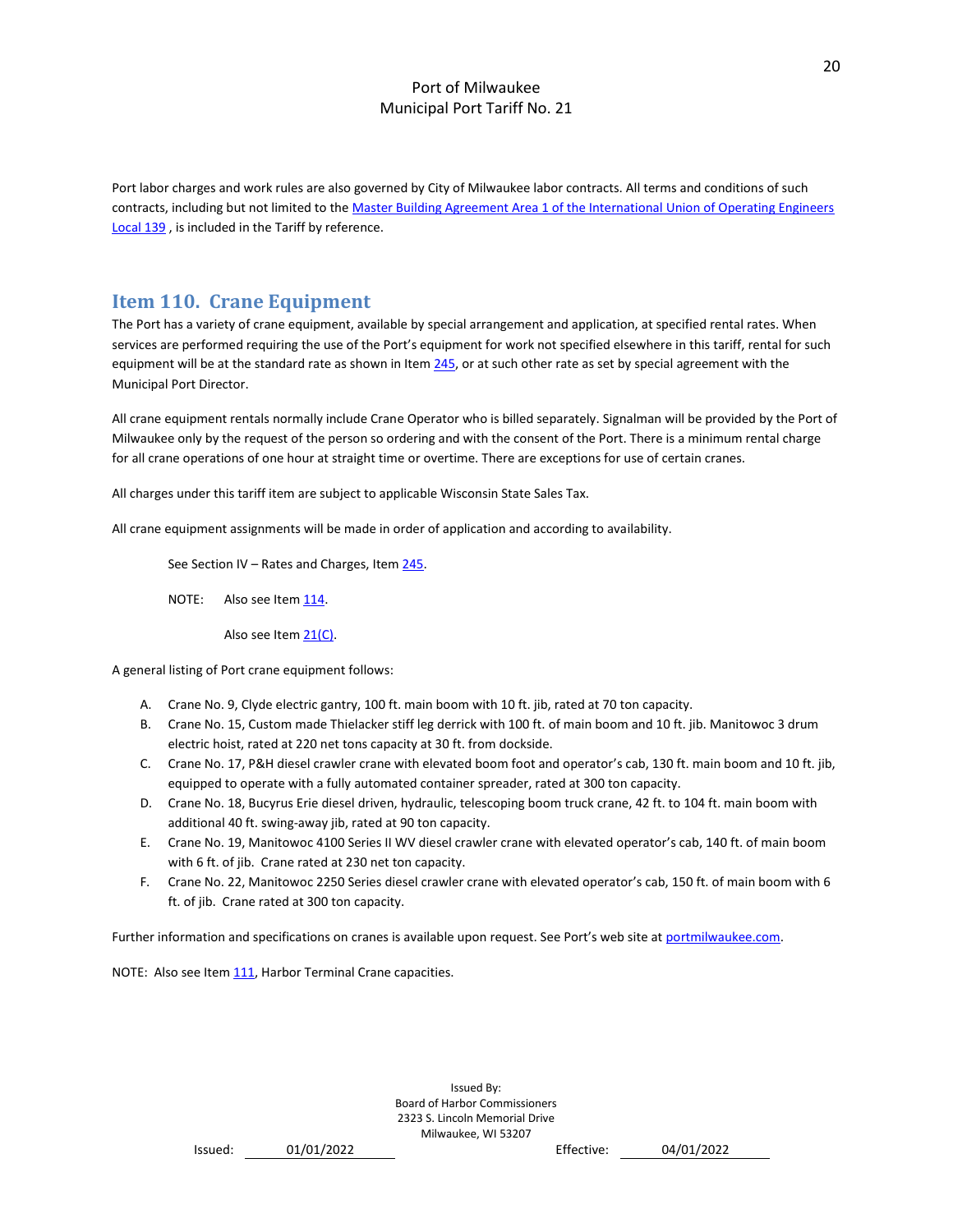# <span id="page-21-0"></span>**Item 111. Harbor Terminal Crane Capacities**

|           |           |            |            | Truck   |            |            |
|-----------|-----------|------------|------------|---------|------------|------------|
| Distance  | Gantry    | Stiff-Leq  | Mobile     | Mounted | Mobile     | Mobile     |
| From Dock | Crane     | Derrick    | Heavy Lift | Crane   | Heavy Lift | Heavy Lift |
| Side      | No. 9     | No. 15     | No. 17     | No. 18  | No. 19     | No. 22     |
| 5'        | 140,000   |            |            |         |            |            |
| 7'        | 140,000   |            |            |         |            |            |
| 12'       | 140,000   |            |            |         |            |            |
| 17'       | 140,000   |            |            |         |            |            |
| 19'       | 140,000   |            |            |         |            |            |
| 23'       | 126,000   |            |            |         |            |            |
| 30'       | 102,000   |            |            | 41,900  | 211,300    | 298,600    |
| 35'       | 84,000    | 440,000    |            |         | 175,500    | 288,300    |
| 40'       | 78,000    | 400,000    | 193,200    | 31,500  | 139,700    | 282,300    |
| 45'       | 67,000    | 360,000    | 170,000    |         | 118,700    | 244,200    |
| 50'       | 62,000    | 340,000    | 147,000    | 24,400  | 102,800    | 219,600    |
| 60'       | 53,000    | 320,000    | 114,000    | 17,700  | 80,400     | 170,500    |
| 70'       | 44,000    | $*300,000$ | 92,000     | 13,100  | 65,300     | 138,100    |
| 80'       | $*30,000$ |            | 77,000     | 9,900   | 54,400     | 115,100    |
| 90'       |           |            | 65,000     | #7,400  | 46,200     | 98,000     |
| 100'      |           |            | 56,200     |         | 39,900     | 84,700     |
| 120'      |           |            | 44,100     |         | 30,500     | 64,100     |
| 130'      |           |            | $*39,100$  |         | 27,500     |            |
| 135'      |           |            |            |         | $*25,500$  |            |

#### Safe Loads in Pounds

\* Maximum Reach.

# Maximum Reach with 104 ft. boom. Additional 40 ft. swing-a-way boom available. Lifting capacities with 144 ft. boom available upon request.

For Cranes 17, 18, 19, and 22 distances are shown from center pivot of crane.

Crane 18 lifting capacities shown are with 104 ft. of boom. Additional capacities available with shorter boom lengths.

Additional crane capacities and measurements available upon request.

See Section IV - Rates and Charges, Item 245.

<span id="page-21-1"></span>NOTE: Also see Ite[m 110.](#page-20-0)

Issued By: Board of Harbor Commissioners 2323 S. Lincoln Memorial Drive Milwaukee, WI 53207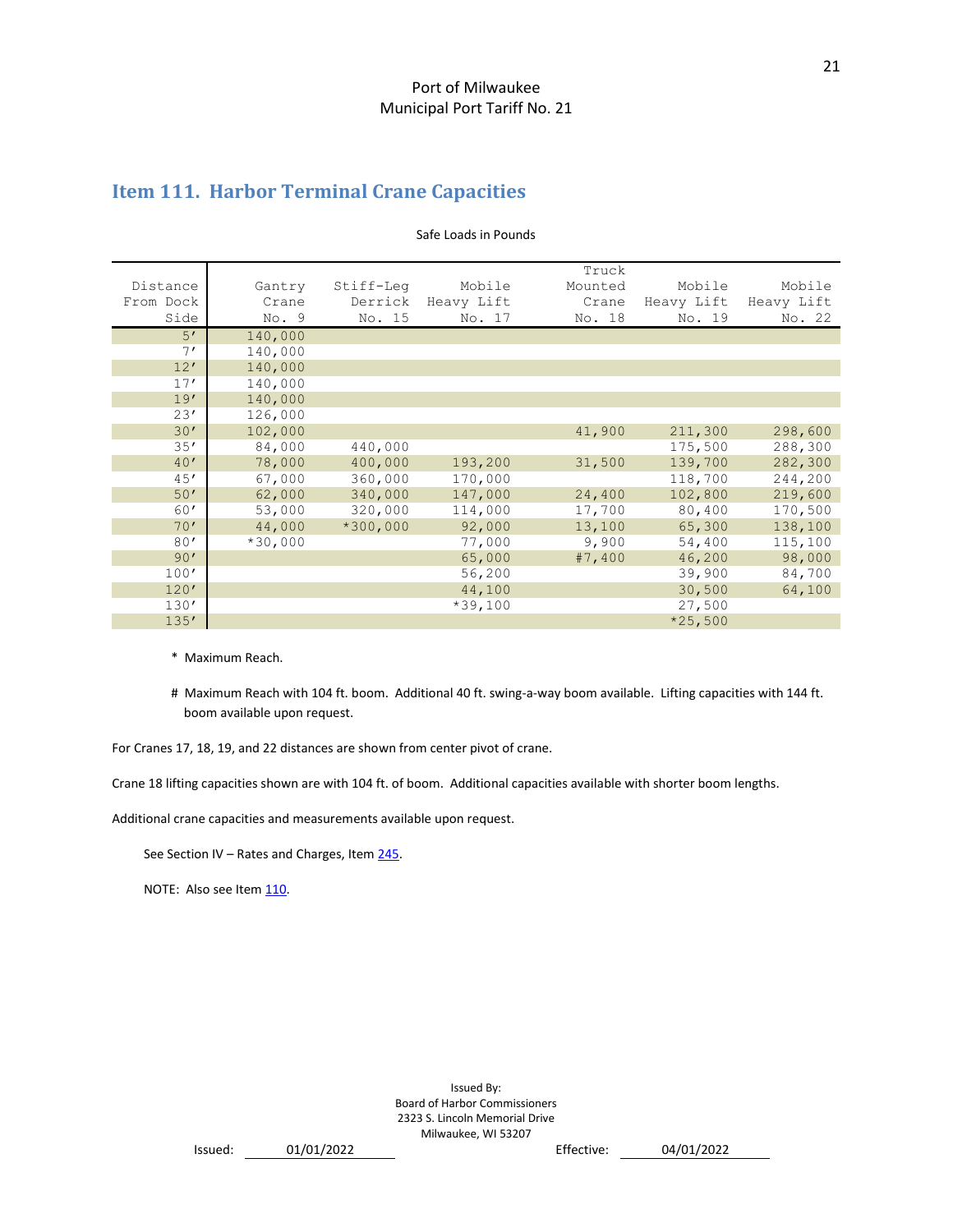# <span id="page-22-0"></span>**Item 112. Working Hours and Conditions for Port Operations**

The Port's standard working day extends from 7:30 A.M. to 4:00 P.M., Monday through Friday, excluding City of Milwaukee holidays. All other working time, including Saturdays, will be on an overtime basis, except where shift arrangements permit straight time. The overtime basis of labor charges shall be at rates shown under Item [240.](#page-30-0) If special arrangements are made for work on a holiday as listed in the City's contract with its union, labor rates will be assessed as shown under Item  $240$  (2).

Labor and equipment of the Port will be available to handle any of the operations covered by this tariff upon application by the stevedore contractor, or other person responsible, such application to state the time crew is to be available. The allocation of Port labor and equipment is solely at the discretion of the Municipal Port Director through the Harbor Master.

# <span id="page-22-1"></span>**Item 113. Overtime Authorization**

Operations may be extended into overtime periods at the discretion of the Municipal Port Director or the Harbor Master. All overtime work must be authorized by stevedore contractor, or other person responsible, not later than 2:00 P.M. on the date that such overtime work is to be performed, or on the last business day preceding any Saturday, Sunday or holiday. Overtime labor rates, per Tariff Ite[m 240,](#page-30-0) will be applicable for overtime periods. On regular working days, crews for cranes will be available, and cranes will be rented to authorized persons, in order of application for crane service, according to availability. Overtime labor charge minimum is 4 hours.

On operations of less than four hours' duration, the cost of labor per Item [240](#page-30-0) between actual time worked and a minimum of four hours, will be assessed, all at overtime rates.

# <span id="page-22-2"></span>**Item 114. Calling Crane Operators and Signalmen**

Crane Operators, and Signalmen when requested, will be scheduled to furnish service, as requested and guaranteed by stevedore contractors, or other Port clientele, and at the times specified by those ordering the service. Any delay in crane operations thereafter shall be chargeable to the person ordering the service, unless the crane and crane crew can be economically assigned to other work. Crane crews called for duty, but not actually working due to non-availability of vessel or cargo, or for any other reason beyond Port control, will be paid a minimum of one hour crane time (two hours if on overtime) at prevailing rates, which cost will be chargeable to the person ordering the service. Crane crews will thereafter be released unless the stevedore contractor, or other person ordering the service shall order and authorize such crews to remain on standby, in which event such person or contractor will be liable for all waiting time incurred. In the event of unforeseen mechanical circumstances of Port equipment, the Port will not be responsible for any related costs incurred.

When billing for crane and operator services, the Port will charge up to one additional hour for start-up/warm-up and one-half hour for tie-up depending on weather temperatures.

For operations involving Saturday, Sunday and Holiday work, crane crews will be called by order of stevedore contractor, or other persons responsible. On operations of less than four hours' duration, the cost of labor per Ite[m 240](#page-30-0) between actual time worked and a minimum of four hours, will be assessed, all at overtime rates.

Waiting time during loading, unloading or terminal handling operations, for the convenience of stevedore contractor or other party ordering the service, shall be billable to such contractor or party, at cost of labor and equipment.

> Issued By: Board of Harbor Commissioners 2323 S. Lincoln Memorial Drive Milwaukee, WI 53207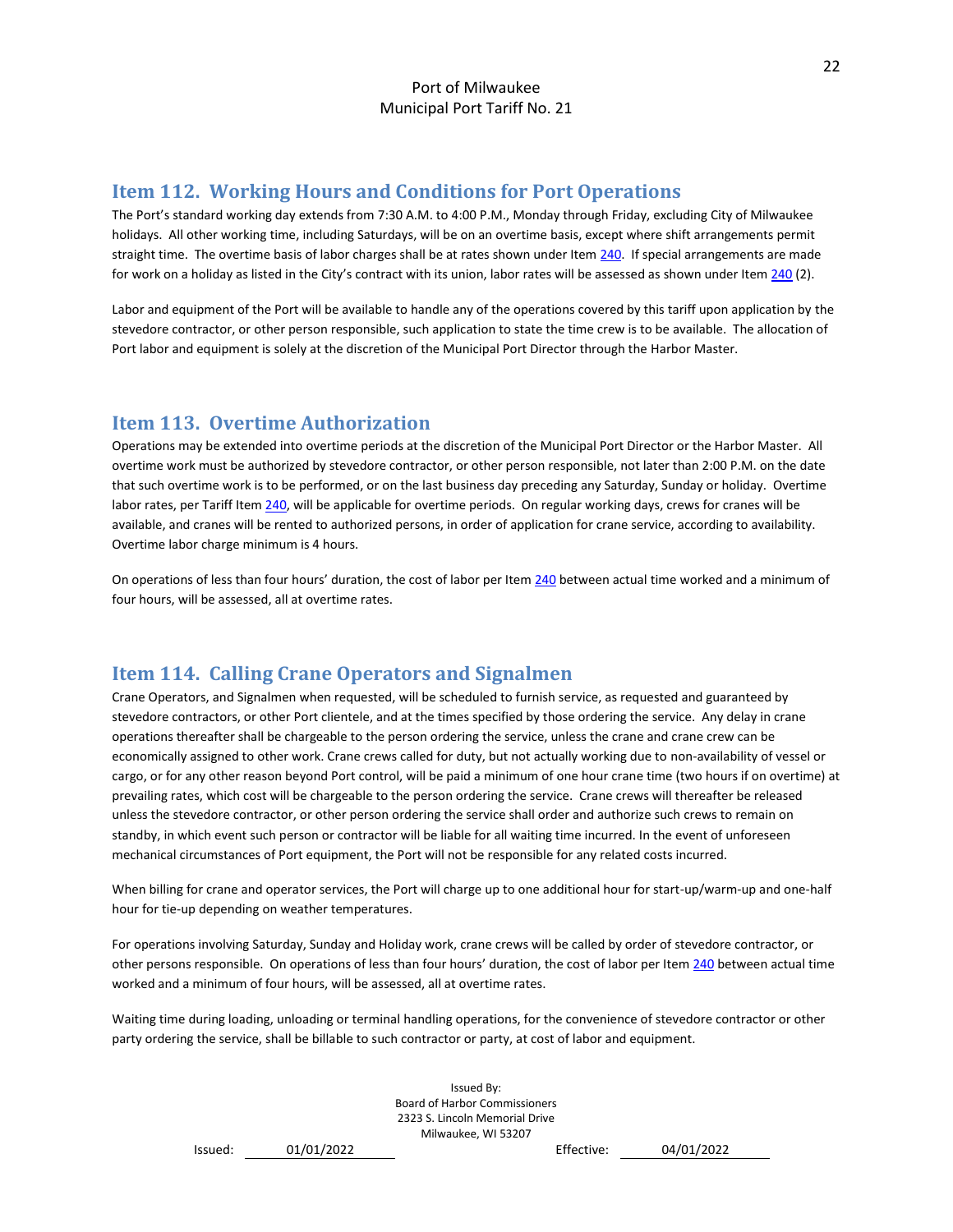It is understood that crane rental rates include the service of Crane Operator, which is billed separately, as cited in Ite[m 110.](#page-20-0) If the crane is detained or delayed for the convenience of a particular stevedore contractor or other Port client, it is understood that crane rental will be billed at standard rates, which will include the service of the Crane Operator. Signalman, if required, will also be billed at the applicable tariff rate. Reference in this item to labor billing therefore refers to the services of other labor which are authorized by the stevedore contractor as part of crane crew.

# <span id="page-23-0"></span>**Item 115. Storage of Freight Involved in Water Transportation**

Dock side storage space, and back area storage space, are available for rental upon written request and approved by the Municipal Port Director. Areas may be assigned on application from stevedore contractors or others eligible for use of such storage facilities.

The Port reserves the right to allocate available dock side storage space, and will accept applications and make reservations for such space in the order of their receipt, giving due regard to cargo in relation to vessel berthing requirements, and to operating requirements. When dock side storage is not available, back land areas or other storage spaces available will be allowed.

Stevedore contractors or others, desiring to place material in storage, or to reserve storage space for their cargo handling requirements, shall inform the Harbor Master as to their space requirements, requested location, and requested length of time for which such storage space or area shall be allotted.

Rental rates for all open storage, dock side or back lands, are available upon application to the Municipal Port Director.

The Port assumes no responsibility for damage to cargo or for checking, inventorying, certifying quantities or in any other way assuming responsibility for cargo, material or equipment placed in storage by a stevedore contractor or other Port users. The Port's responsibility is limited to assignment of space only, and to collection of charges therefore.

Load limits for heavy cargoes may require a set back due to ground load limits. These limits need to be set and approved by the Harbor Engineer. Any dock damages due to over-loading at any berth or terminal are the responsibility of the offending party.

For all materials placed in storage, stevedore contractors or other users of the Port responsible for such storage shall be required to produce manifests, bills of lading, or other documentary evidence acceptable to the Port, on the basis of which the Port may determine quantities in storage and assess the charges due.

The Port reserves the right to allocate dock side storage in such a manner as to assure maximum efficiency of operations and equal treatment for all stevedore contractors or other Port users. It shall be understood, therefore, that dock side storage remains under control of the Port, and the Port reserves the right to order the shifting of cargo to or from back areas, at the expense of the stevedore contractor or other Port users having such cargo in his custody, when it is necessary to free or to provide dock side storage to assure accommodation for cargoes requiring shipside facilities.

# <span id="page-23-1"></span>**Item 116. Storage of Freight Not Involving Water Transportation**

For storage of all unclassified freight not involving water transportation at the harbor facilities, rates are available upon application to the Municipal Port Director.

> Issued By: Board of Harbor Commissioners 2323 S. Lincoln Memorial Drive Milwaukee, WI 53207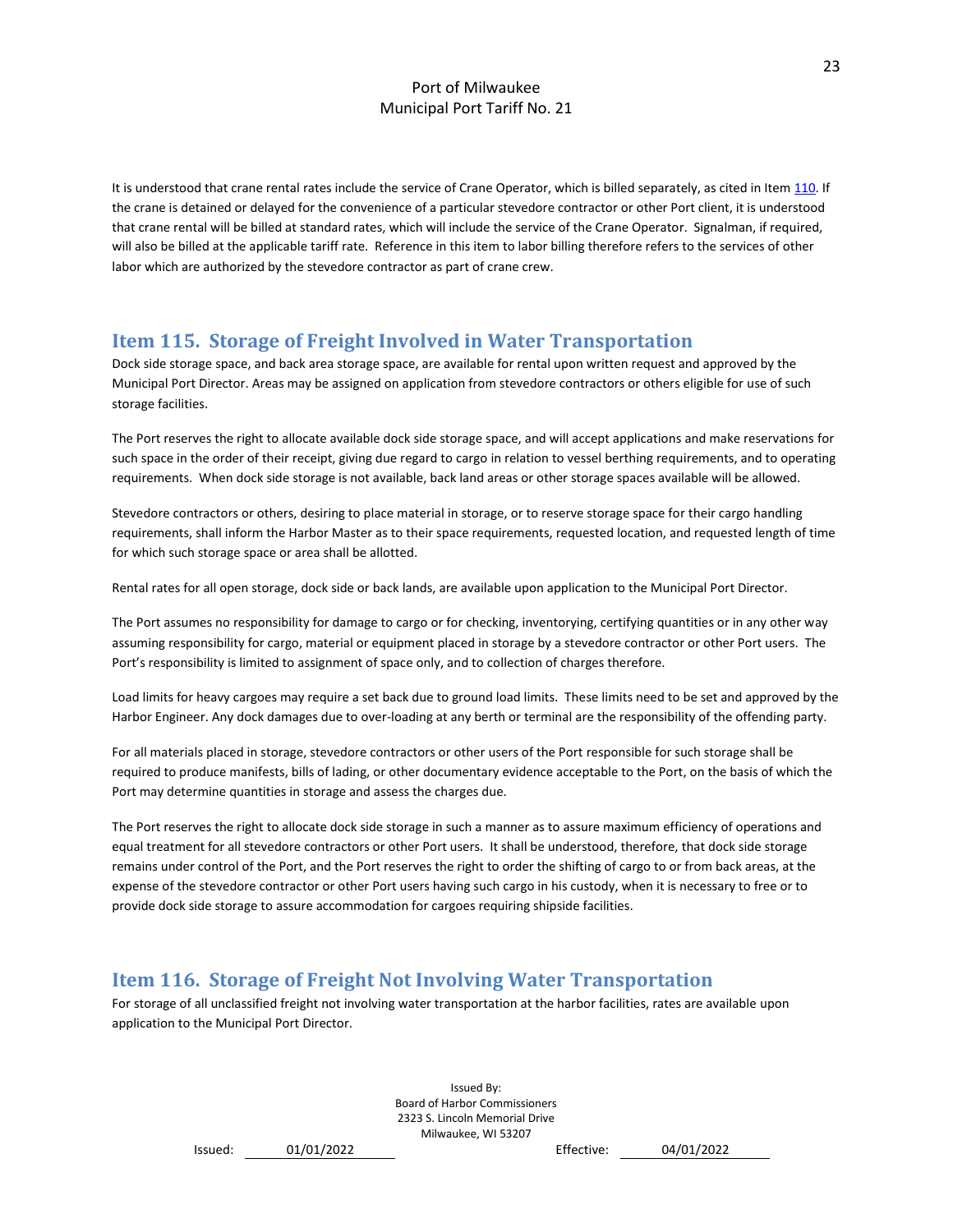Storage areas are to be assigned by the Harbor Master. Arrangement to place commodities in storage areas may be made through the Port of Milwaukee or its stevedore contractors.

Load limits for heavy cargoes may require a setback due to ground load limits. These limits need to be set and approved by the Harbor Engineer. Any dock damages due to over-loading at any berth or terminal are the responsibility of the offending party.

# <span id="page-24-0"></span>**Item 117. Weighing**

Highway carriers may secure weights over the truck scale(s) located in the Port.

The Port in no way is responsible for securing weight for rail cars or for trucks.

# <span id="page-24-1"></span>**Item 118. Special Services**

Not presently applicable.

```
Issued: 01/01/2022 Effective: 04/01/2022
```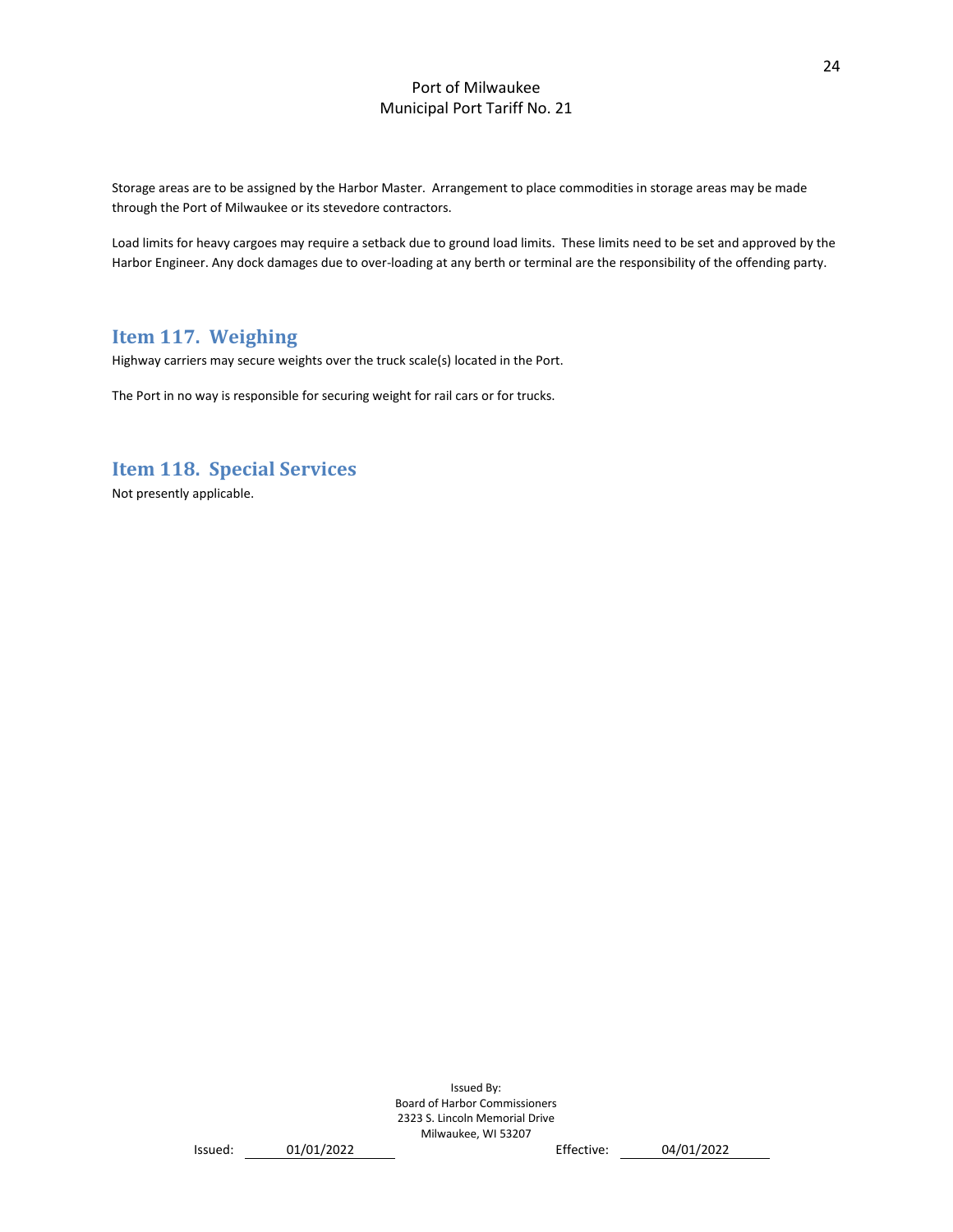# **Section IV – Rates and Charges**

# <span id="page-25-1"></span><span id="page-25-0"></span>**Item 200. Application of Rates**

The rates, charges, rules and regulations named in this tariff, or corrections thereto, shall be applicable on and after the effective date of this tariff or effective date of corrections.

# <span id="page-25-2"></span>**Item 205. Payment of Charges, Delinquency Charge**

All charges levied by the Port are the responsibility of the party or parties ordering the service for which the charge is made. Under no conditions shall invoices be altered by recipients. Any claims for error or overcharge will be promptly considered and necessary adjustments made by the Port.

Invoices covering charges in this tariff are issued with 30-day payment terms. Any invoice issued for any charge or charges prescribed by this tariff remaining unpaid after the due date is delinquent and shall be charged a delinquency charge of one percent per month on the total unpaid balance thereof, in accordance with the City of Milwaukee Code of Ordinance 304-38.5.

Port Milwaukee accepts payments in the form of check and electronically via Automated Clearing House (ACH). Payment in the form of check should be made payable to City of Milwaukee and submitted to:

City of Milwaukee Office of the City Treasurer PO Box 514062 Milwaukee, WI 53203-3462

To set up ACH payment, which is advised as the preferred method, a request must be submitted to [portfinance@milwaukee.gov.](mailto:portfinance@milwaukee.gov)

Payments submitted in any form must meet the following criteria for proper and timely application:

- Ensure that payment submitted can be reconciled to the invoices being paid,
- Clearly identifies the invoice(s) for which the payment is intended, and
- Allow for mail and/or processing time, to avoid interest fees.

It is the customer's responsibility to maintain its billing and contact information. Any changes to payer should be communicated to Port Milwaukee before invoices are issued. Questions regarding invoices or payments, and any changes to contacts or billing address should be submitted via email t[o portfinance@milwaukee.gov.](mailto:portfinance@milwaukee.gov)

> Issued By: Board of Harbor Commissioners 2323 S. Lincoln Memorial Drive Milwaukee, WI 53207

```
Issued: 01/01/2022 Effective: 04/01/2022
```
25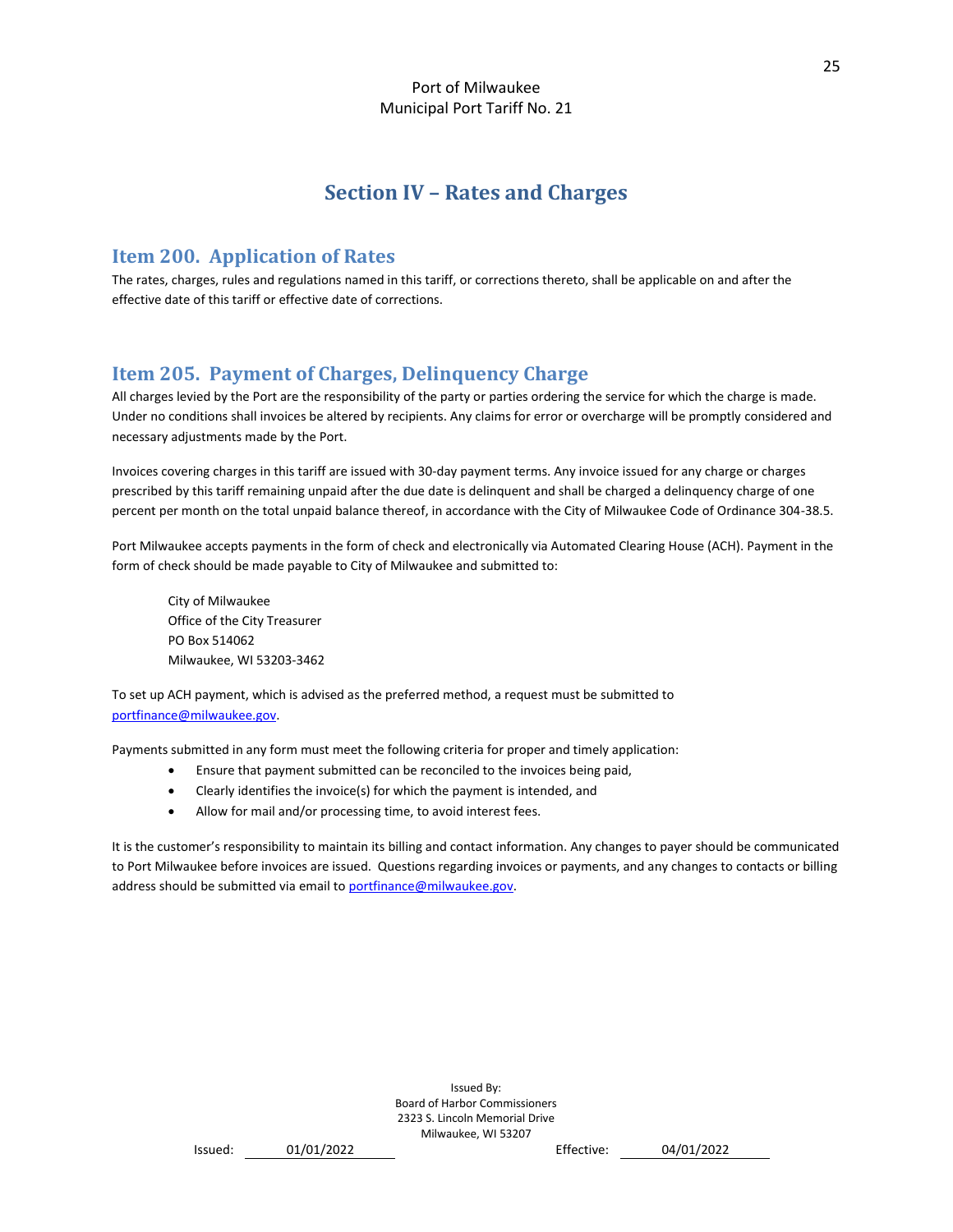# <span id="page-26-0"></span>**Item 210. Dockage**

Dockage will be charged on all vessels, including barges, at the following rates for each twenty four (24) hours or fraction thereof while vessel is berthed at wharf, or alongside another vessel, including Saturdays, Sundays and Holidays:

| А. |    | <b>Working Berth:</b>                                                             |    |            |
|----|----|-----------------------------------------------------------------------------------|----|------------|
|    | 1. | 152 meters (500 ft.) or more in length overall                                    |    | \$1,130.00 |
|    | 2. | Between 82 meters (270 ft.) and 152 meters (500 ft.) in length overall            |    | \$735.00   |
|    | 3. | Less than 82 meters (270 ft.) in length overall                                   |    | \$421.00   |
| В. |    | Lay Berth:                                                                        |    |            |
|    | 1. | 152 meters (500 ft.) or more in length overall                                    | S. | 848.00     |
|    | 2. | Between 82 meters (270 ft.) and 152 meters (500 ft.) in length overall            |    | \$565.00   |
|    | 3. | Less than 82 meters (270 ft.) in length overall                                   |    | \$185.00   |
| C. |    | <b>Winter Mooring:</b>                                                            |    |            |
|    | 1. | 260 meters (853 ft.) or more in length overall                                    |    | \$122.00   |
|    | 2. | Between 230 meters (755 ft.) and less than 260 meters (853 ft.) in length overall |    | \$105.00   |
|    | 3. | Between 190 meters (623 ft.) and less than 230 meters (755 ft.) in length overall |    | 86.00      |
|    | 4. | Less than 190 meters (623 ft.) in length overall                                  |    | 62.00      |

Also see Ite[m 102](#page-17-1) and [104.](#page-18-1)

**Note to Item A, B & C**: Dockage charges for tug/barge combinations shall be computed on the basis of the combined length overall of the tug added to the length overall of the barge(s).

- D. Special dockage arrangements for barges and tugs may be requested through the Harbor Master or Municipal Port Director. Such arrangements should be approved before vessel arrival.
- E. Multiple barges or ships that are rafted off the dockwall will be charged individually.
- <span id="page-26-1"></span>F. A 10% discount on dockage charges are available if vessel is certified prior to arrival through the Port's StewardSHIP sustainability initiative. See Item [102](#page-17-1) for more details.

```
Issued: 01/01/2022 Effective: 04/01/2022
```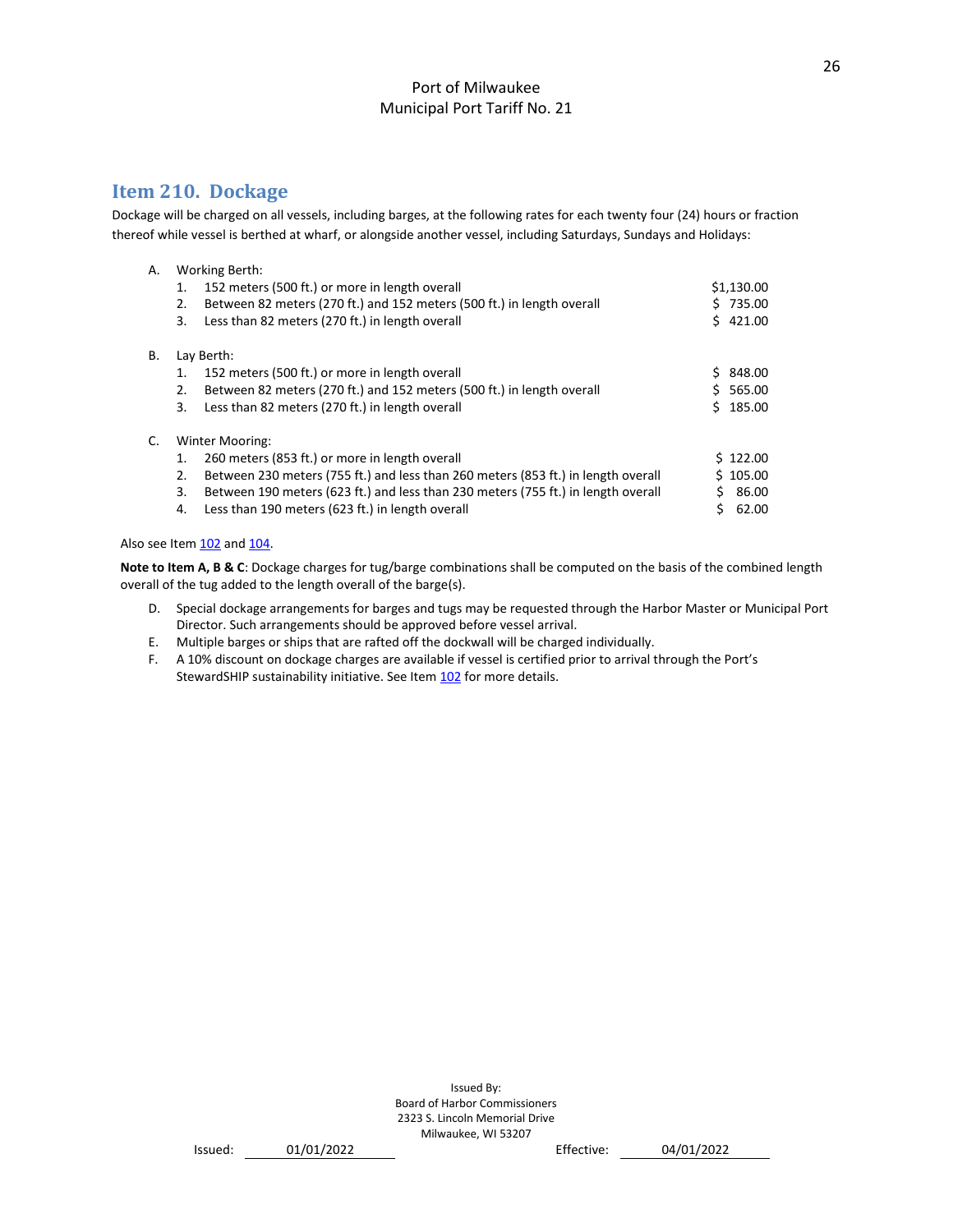# <span id="page-27-0"></span>**Item 215. Wharfage and Landborne Receipts**

Vessel wharfage or landborne receipts charges will be charged at the rates shown below, unless otherwise agreed to in writing by the Municipal Port Director.

|           | (per metric ton of 2,204.62 lbs.)                                          |                                                    |
|-----------|----------------------------------------------------------------------------|----------------------------------------------------|
| А.        | Metal Products - All Grades *                                              | \$0.53 M.T.                                        |
| <b>B.</b> | Salt                                                                       | 0.38 M.T.                                          |
| C.        | Sand                                                                       | $0.44$ M.T.                                        |
| D.        | Bulk Commodities - Dry                                                     | $0.61$ M.T.                                        |
| Ε.        | Bulk Commodities - Liquid                                                  | $0.41$ M.T.                                        |
| F.        | <b>Trucks</b>                                                              | 4.80 Axle                                          |
| G.        | Bagged Cargo (Including Public Law 480, Section 416, Section 1110 Cargoes) | 1.18 M.T.                                          |
| Η.        | Containerized Cargo - Loaded                                               | 9.00 TEU                                           |
| Ι.        | Containerized Cargo - Empty                                                | 6.18 TEU                                           |
| J.        | Breakbulk general cargoes other than metal products                        | 1.33/ C.B.M or 2.65 / M.T.<br>whichever is greater |
| К.        | Passengers (Cruise Ships docked at commercial Port berths)                 | 7.75 per passenger                                 |
| L.        | Construction Aggregates Including Stone, Rip-Rap, Limestone                | $0.44$ M.T.                                        |

\* Project cargo wharfage rates will be at the sole discretion of the Municipal Port Director. Project cargo is a term used to broadly describe the national or international transportation of large, heavy, high value or critical (to the project they are intended for) pieces of equipment.

The Municipal Port Director reserves the right to categorize any cargo not specifically defined.

See Item [210](#page-26-0) for lay berth rate.

Also see Item [103.](#page-18-0)

Issued By: Board of Harbor Commissioners 2323 S. Lincoln Memorial Drive Milwaukee, WI 53207

Issued: 01/01/2022 Effective: 04/01/2022

27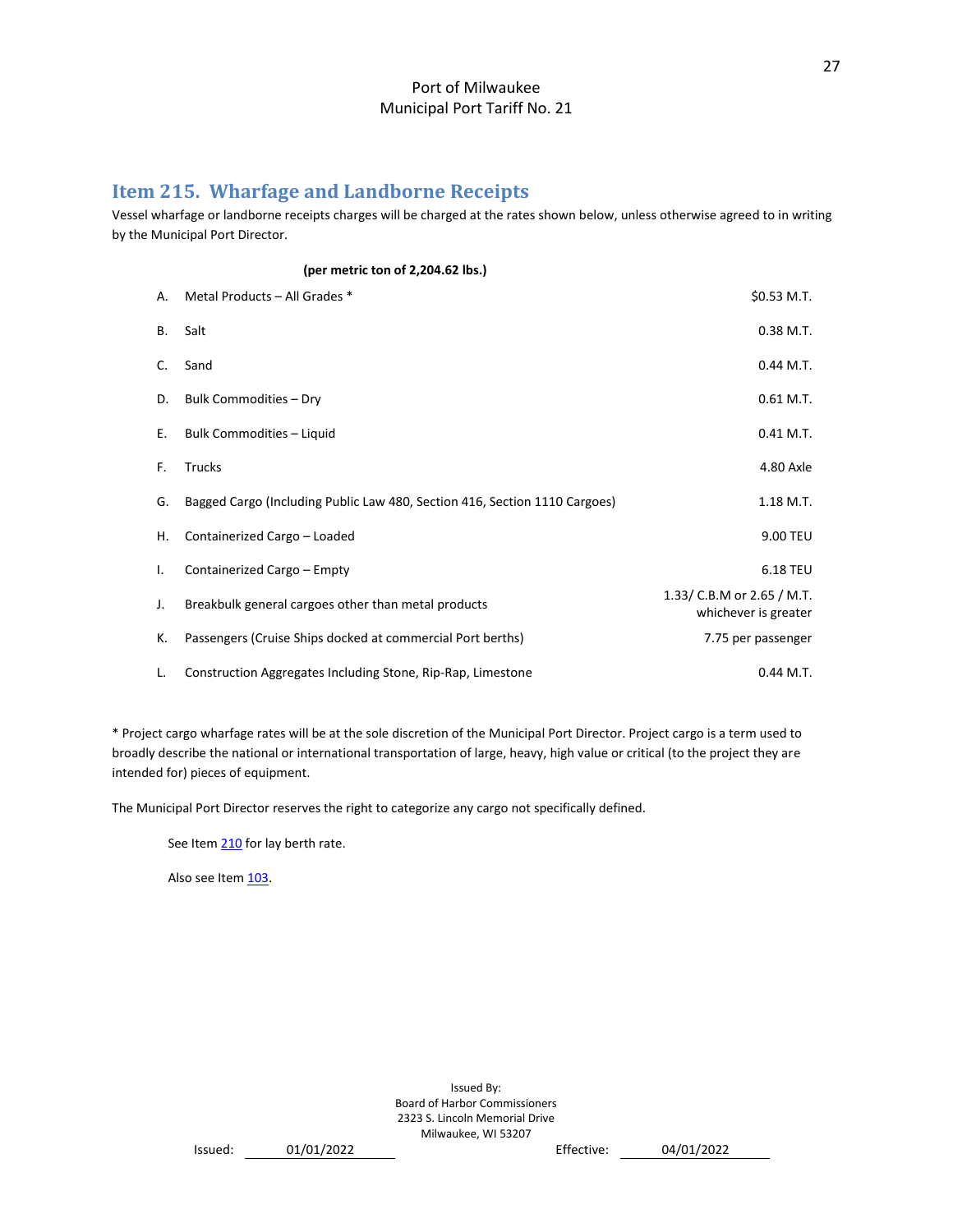# <span id="page-28-0"></span>**Item 225. Electricity**

Electricity, where available, will be supplied by the Port of Milwaukee at applicable "Secondary User" rates authorized by Wisconsin Electric on a short term basis.

Note: Also See Item [105.](#page-18-2)

# <span id="page-28-1"></span>**Item 230. Water, Potable**

Water rates are charged at current municipal rates plus 15%. The current rate is \$2.17/CCF (hundred cubic feet), with a minimum of \$77 plus a \$400 connection charge. The connection charge includes labor connecting to the municipal water supply, potable water hose to reach vessel, rental of approved backflow preventer and metering system.

- A. A sewer and storm water management charge may apply.
- B. A snow & ice removal charge may apply.

NOTE: Also See Ite[m 106.](#page-18-3)

```
Issued: 01/01/2022 Effective: 04/01/2022
```
28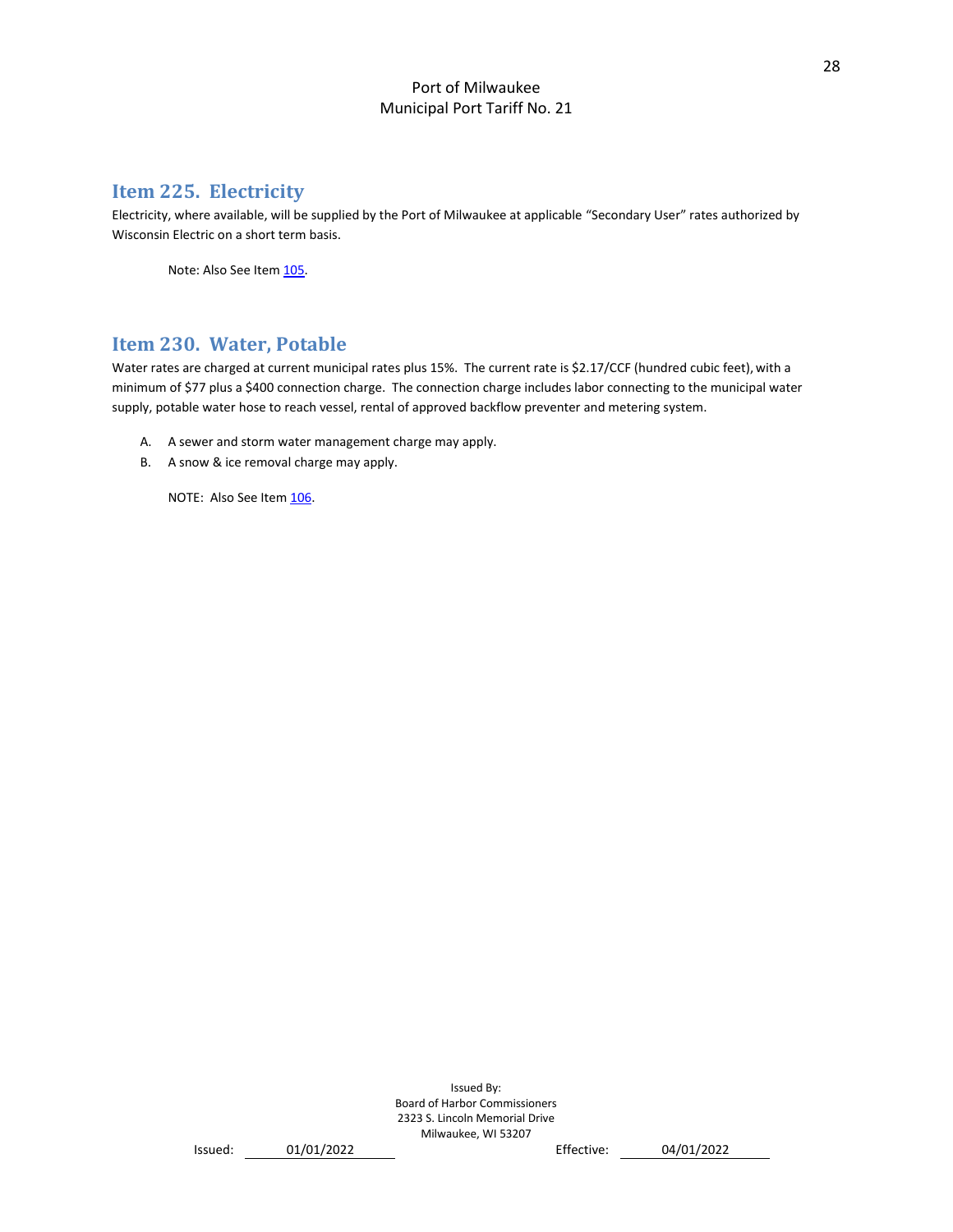# <span id="page-29-0"></span>**Item 235. Equipment Charges, Miscellaneous**

| А. | Workboat, HARBOR SEAGULL without crew, minimum charge 2 hours, includes fuel<br>Note: crew of 2 required, see Item 240.                                                                                                                                           | \$265.00 per hour                    |
|----|-------------------------------------------------------------------------------------------------------------------------------------------------------------------------------------------------------------------------------------------------------------------|--------------------------------------|
| В. | Workboat, JOEY D., same terms as HARBOR SEAGULL                                                                                                                                                                                                                   | 265.00 per hour                      |
| C. | Tractor/Loader without operator, minimum charge 1 hour                                                                                                                                                                                                            | 54.00 per hour                       |
| D. | Torch cutting and welding equipment without operator, per hour, minimum charge<br>1 hour                                                                                                                                                                          | 12.50 per hour                       |
| Ε. | Fork-lift truck, 5,000 lbs. rated capacity without operator, minimum charge 1 hour.<br>Note: Operator must provide proof of forklift certification                                                                                                                | 54.00 per hour                       |
| F. | New Holland L180 without operator, 2,200 lbs. lifting capacity, available with 0.5<br>cubic yard bucket or pallet forks. Minimum charge 2 hours                                                                                                                   | 67.00 per hour OR<br>386.00 per day  |
| G. | Compressor, portable, trailer mounted, 160 CFM rated, per hour, minimum charge<br>2 hours                                                                                                                                                                         | 54.00 per hour                       |
| Η. | Oil Retention Boom, per foot per day:<br>Plus: labor charges per Item 240 if required<br>Plus: after use cleaning charge at cost plus 15%                                                                                                                         | 1.60 per foot per day                |
| Τ. | Truck (pick-up, security van, maintenance, or railroad), per hour or fraction thereof                                                                                                                                                                             | 54.00 per hour                       |
| J. | Caterpillar IT-28 front end loader with forks or bucket without operator, per hour;<br>if operator required, billed separately (minimum 1 hour)                                                                                                                   | 159.00 per hour                      |
| К. | 52,000 lb. Kalmar forklift with fork or ram, per hour without operator (minimum 1<br>hour)<br>Note: Operator must provide proof of forklift certification                                                                                                         | 159.00 per hour                      |
| L. | Boom lift with man platform, w/o operator per day                                                                                                                                                                                                                 | 317.00 per day                       |
| M. | Portable pole lights                                                                                                                                                                                                                                              | 79.00 per day OR<br>474.00 per week  |
| N. | Security trailers                                                                                                                                                                                                                                                 | 417.00 per week per trailer          |
| 0. | Pier Wisconsin or other Municipal Dock for fireworks display or other private event<br>(does not include security fees or required permitting fees from Department of<br>Neighborhood Services). Rental policy can be found at: portmilwaukee.com/Pier-<br>Rental | \$1,155 per event                    |
| P. | Office space rental for traveling ships' agents and pilots at Port Administration<br>Building (includes connection to wireless internet and desktop printer - toner to be<br>refilled at renter's expense).                                                       | \$150 per week OR<br>\$500 per month |

NOTE: Also see Item 108.